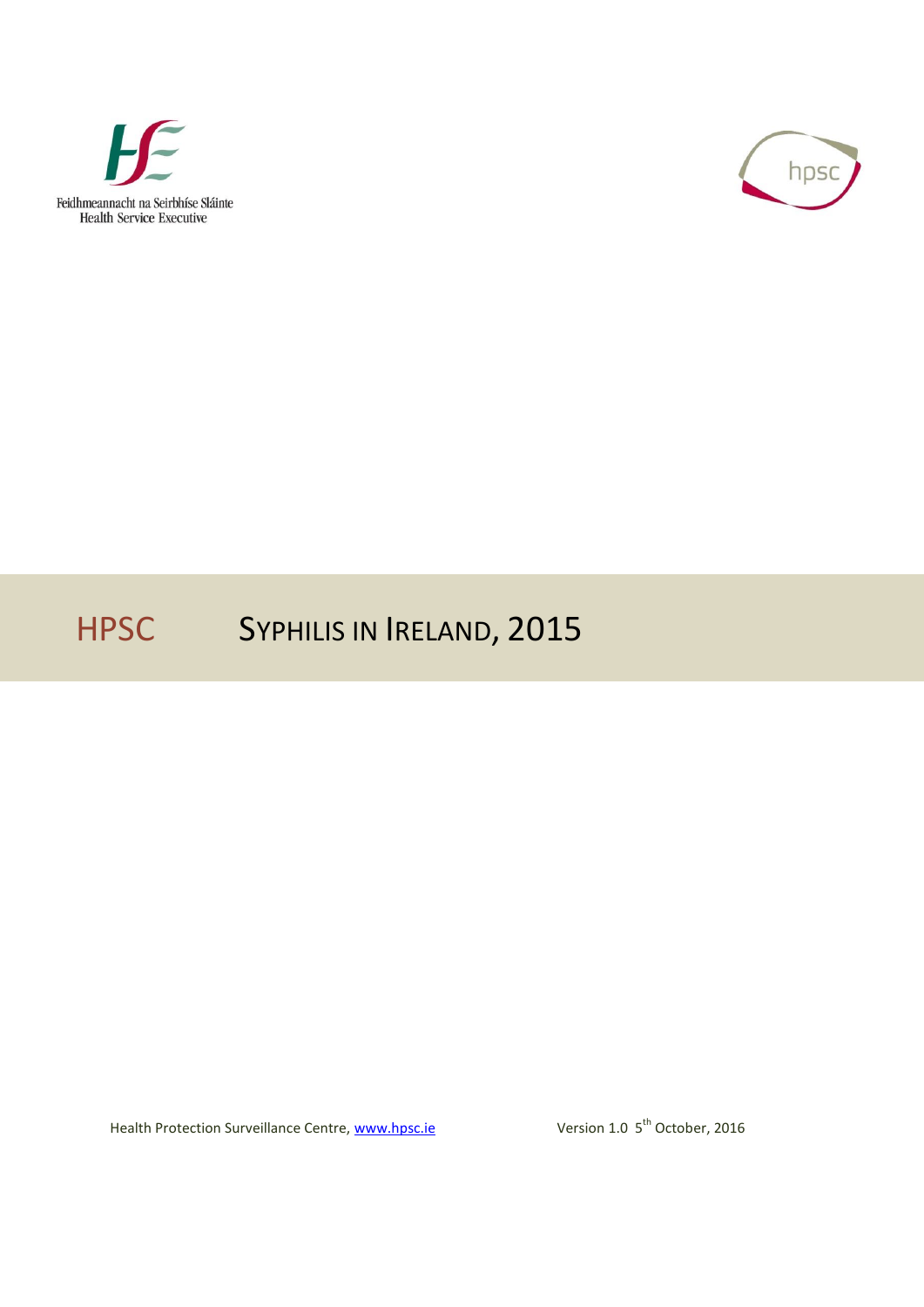### <span id="page-1-0"></span>**Acknowledgements**

The Health Protection Surveillance Centre (HPSC) would like to thank all those who provided data for this report, particularly the STI clinics, and the infectious disease surveillance staff within the departments of public health, the laboratories and GPs.

This report prepared by Gillian Cullen and Dr. Derval Igoe, October, 2016.

### **Suggested citation**

HSE. Health Protection Surveillance Centre. Syphilis in Ireland, 2015. Dublin: Health Protection Surveillance Centre; 2016.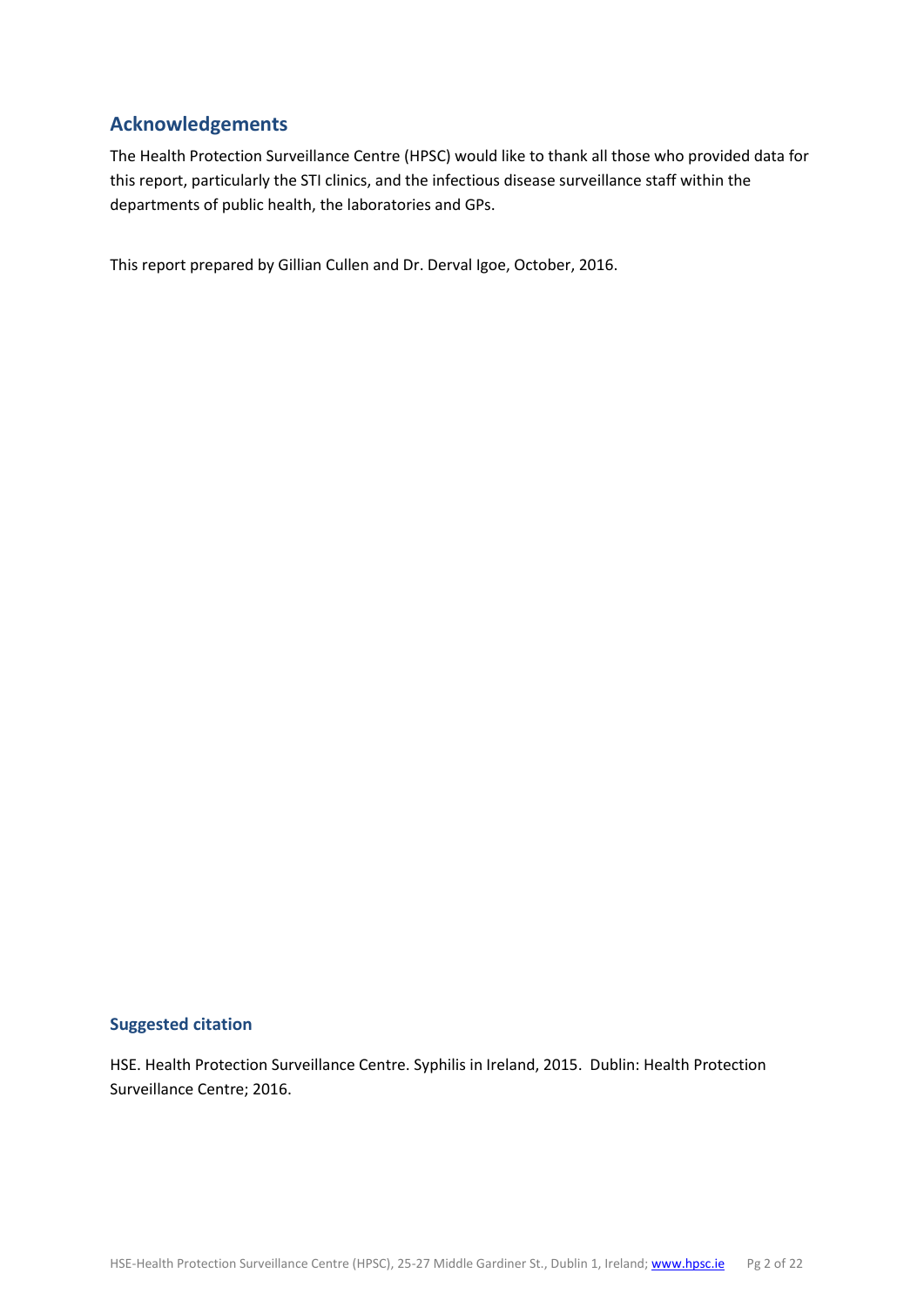# **Contents**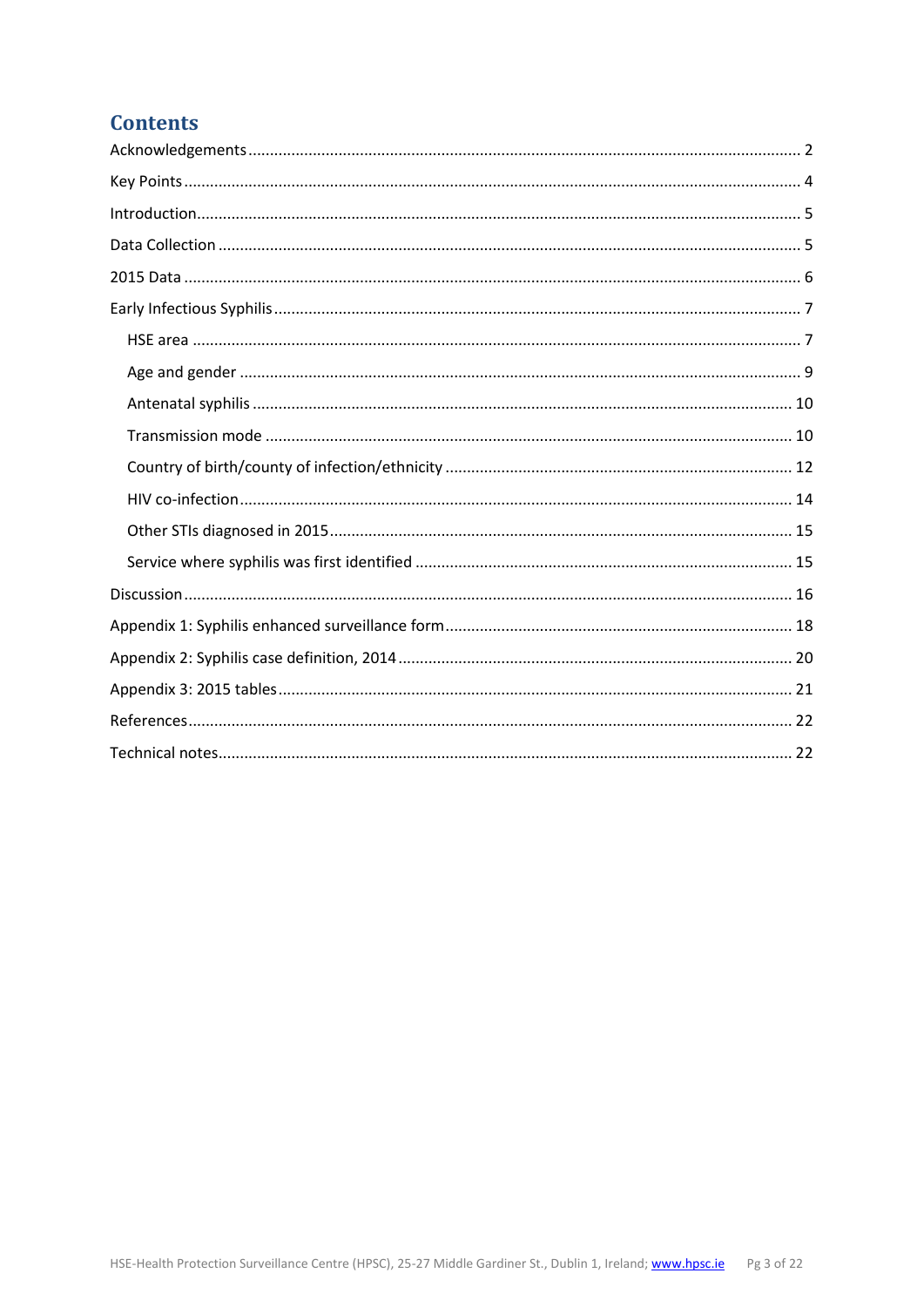# <span id="page-3-0"></span>**Key Points**

- In 2015, the crude incidence rate of early infectious syphilis increased by almost 30% to 5.8 per 100,000, the highest rate since the syphilis outbreak among MSM in Dublin in 2001 (6.1/100,000).
- No congenital syphilis cases were notified in 2015.
- Stage of syphilis infection was available for 61% of cases in 2015 which met the laboratory criteria for the notification of early infectious syphilis. The data reported on early infectious syphilis may therefore not fully represent the total number of infectious cases.
- Focusing on early infectious syphilis:
	- Rates varied throughout the country, with the age-standardised incidence rate (10.6 per 100,000) in HSE East (Dublin, Kildare and Wicklow) significantly higher than the national rate (5.8 per 100,000).
	- The majority of cases occurred in males, with a male to female ratio of 26:1.
	- The majority of cases (84%) were reported in people over 25 years of age.
	- Almost three quarters of cases (73%) were identified in STI clinics, with 21% being diagnosed in general practice.
	- An increasing proportion of cases (82%) occurred in men who have sex with men (MSM), with rates highest in the 25 to 29 year age group. In MSM, a significant proportion (30%) were co-infected with HIV at the time of syphilis diagnosis.
	- Twelve percent of cases were among heterosexuals. Eighteen percent of heterosexuals were co-infected with HIV.
	- One of the 10 female cases was pregnant at time of diagnosis.
	- A third of early cases were also diagnosed with an STI other than HIV during 2015. Since full patient identifiers were not provided for all cases, the true figure for STI coinfections is likely to be much higher.
- These data demonstrate that cases of infectious syphilis are concentrated in the MSM population, particularly in HIV positive MSM, with evidence of ongoing unsafe behaviour in some of those affected. They also illustrate the need for targeted health promotion and primary prevention activities for MSM, and the importance of regular STI screening in MSM and with a particular focus on HIV positive MSM. Sexual health information for MSM, including where to access free condoms and STI screening services, is available on w[ww.man2man.ie.](http://www.man2man.ie/)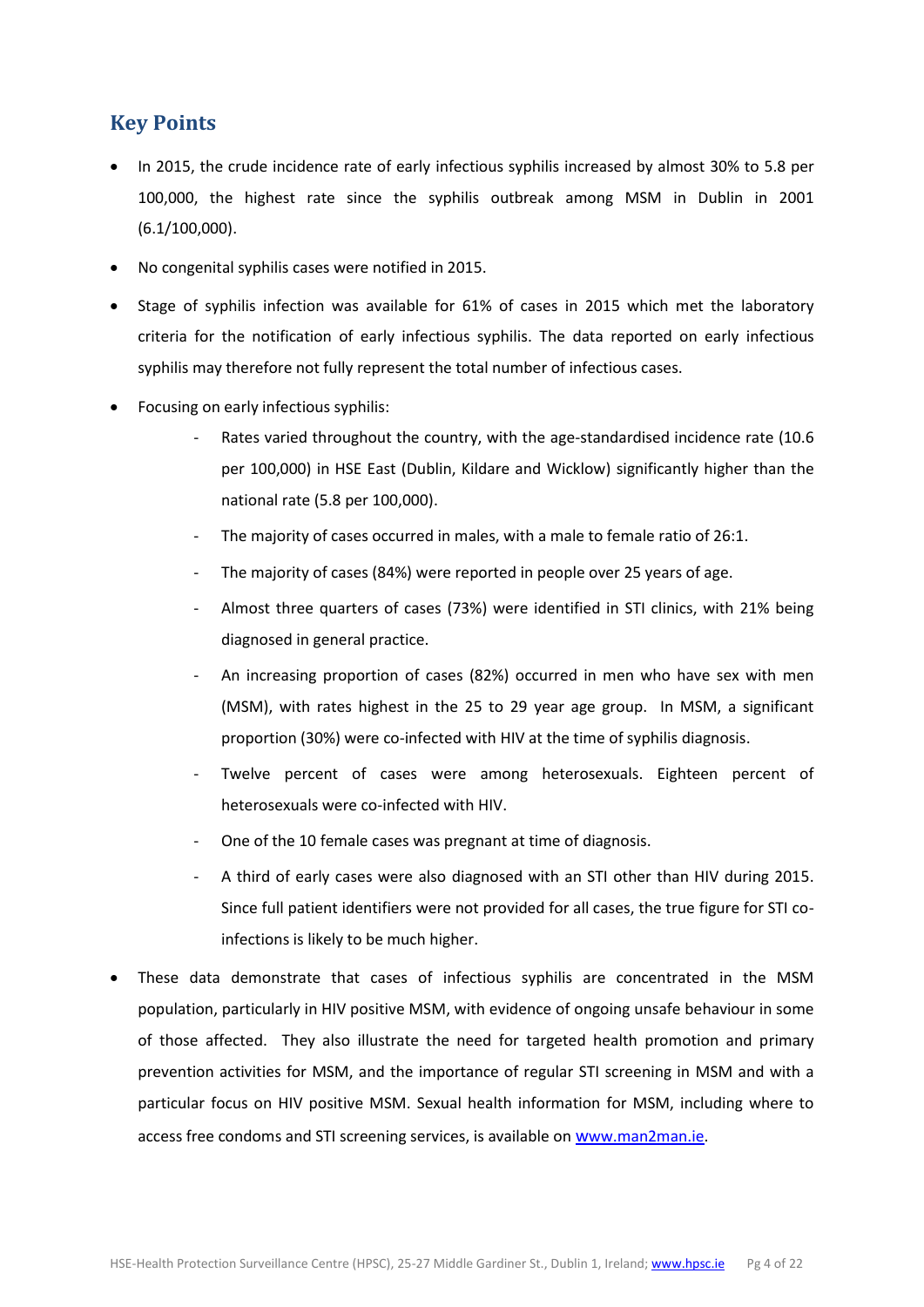### <span id="page-4-0"></span>**Introduction**

Syphilis is a sexually transmitted infection (STI) caused by the bacterium, *Treponema pallidum*. Despite availability of sensitive diagnostic tests and effective treatment, it remains a serious health problem. Syphilis has two routes of transmission; sexual transmission, which accounts for the vast majority of cases, and vertical transmission from mother to fetus *in utero*. Without treatment, infection will progress. Clinical symptoms may appear after an incubation period of 10 to 90 days (three weeks on average). At first a primary lesion at the site of infection (chancre) appears, then a series of eruptions on mucous membranes and skin (secondary syphilis), followed by long periods of latency (latent or tertiary syphilis). The earlier an infection is diagnosed and treated, the greater the chance of preventing onward transmission. Early infectious syphilis relates to the following clinical stages; primary, secondary and early latent. It should be noted that many people with early infectious syphilis may be asymptomatic. Individuals with late latent syphilis or tertiary syphilis are not sexually infectious.

Information on syphilis notifications in 2015 can be found in the weekly HIV and STI reports at <http://www.hpsc.ie/A-Z/HIVSTIs/SexuallyTransmittedInfections/Publications/STIReports/STIWeeklyReports/>.

### <span id="page-4-1"></span>**Data Collection**

From  $1<sup>st</sup>$  January, 2014, all laboratories were asked to notify new cases of syphilis, with one of: positive serology (*T. pallidum* EIA and TPPA) AND either RPR OR *T. pallidum* EIA IgM positive; demonstration of treponemes in lesions, exudates or tissues from clinically appropriate sites by dark ground microscopy; or demonstration of treponemes in lesions, exudates or tissues from clinically appropriate sites by PCR. Re-infections, as defined by the laboratory's own criteria, are also notifiable.

Clinical (enhanced) information was sought on all notified cases, including demographic information, stage of infection, HIV status and probable country of infection. If cases were subsequently reported by clinicians as late syphilis, syphilis of undetermined duration or had a history of treated syphilis, with no indication of current early syphilis infection, they were de-notified and were not included in this analysis. A copy of the syphilis data collection form used in 2015 is shown in Appendix 1 and the case definition is provided in Appendix 2.

Please note that information from previous years is updated on an ongoing basis in CIDR, and so information from previous years represents our current understanding and most up to date data as of 19<sup>th</sup> September, 2016, and may not correspond exactly with what was reported in previous annual reports. Similarly, data for 2015 may be updated further in due course and will be reported on in subsequent annual reports.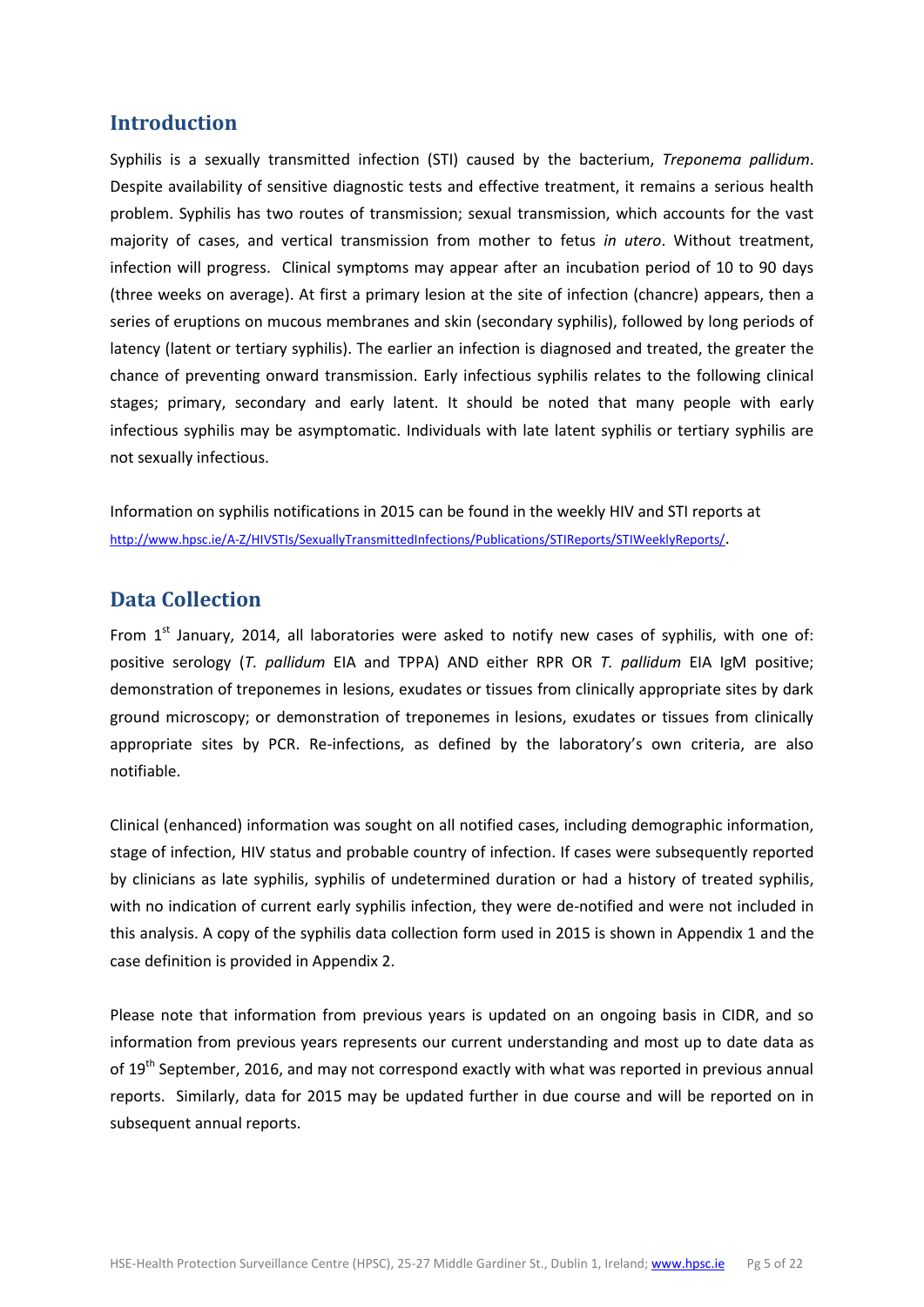### <span id="page-5-0"></span>**2015 Data**

During 2015, 437 cases of syphilis were notified in CIDR which met the criteria for laboratory diagnosis of early syphilis (data extracted  $19<sup>th</sup>$  Sept., 2016). Stage of infection was reported as unknown, or enhanced surveillance forms were not received for 169 (39%) of these. A breakdown of forms returned by HSE area can be seen in Table A1 in Appendix 3. Please note, that cases that were reported by laboratories and subsequently denotified following clinical review as not being infectious cases are not included in these figures.

In 2015, based on enhanced information provided by clinicians, 268 cases (61%) were reported as early infectious syphilis; 135 were primary, 60 secondary and 73 early latent. Two cases classified as secondary syphilis were reported as neurosyphilis. No congenital syphilis cases were notified in 2015.

The analysis focuses only on cases fitting the laboratory criteria and clinical criteria and so the number of early cases in this report is likely to be an under-estimate of the true number of early infectious syphilis cases.

The crude incidence rate of early infectious syphilis increased by almost 30% in 2015 compared to 2014. Figure 1 shows the trend in crude incidence rate (CIR) for early syphilis cases from 2000 to 2015. Table 1 shows the breakdown of all notified cases of syphilis in 2015 by stage of infection and HSE area.



**Figure 1: Crude incidence rate of early infectious syphilis (per 100,000 population), 2000-2015**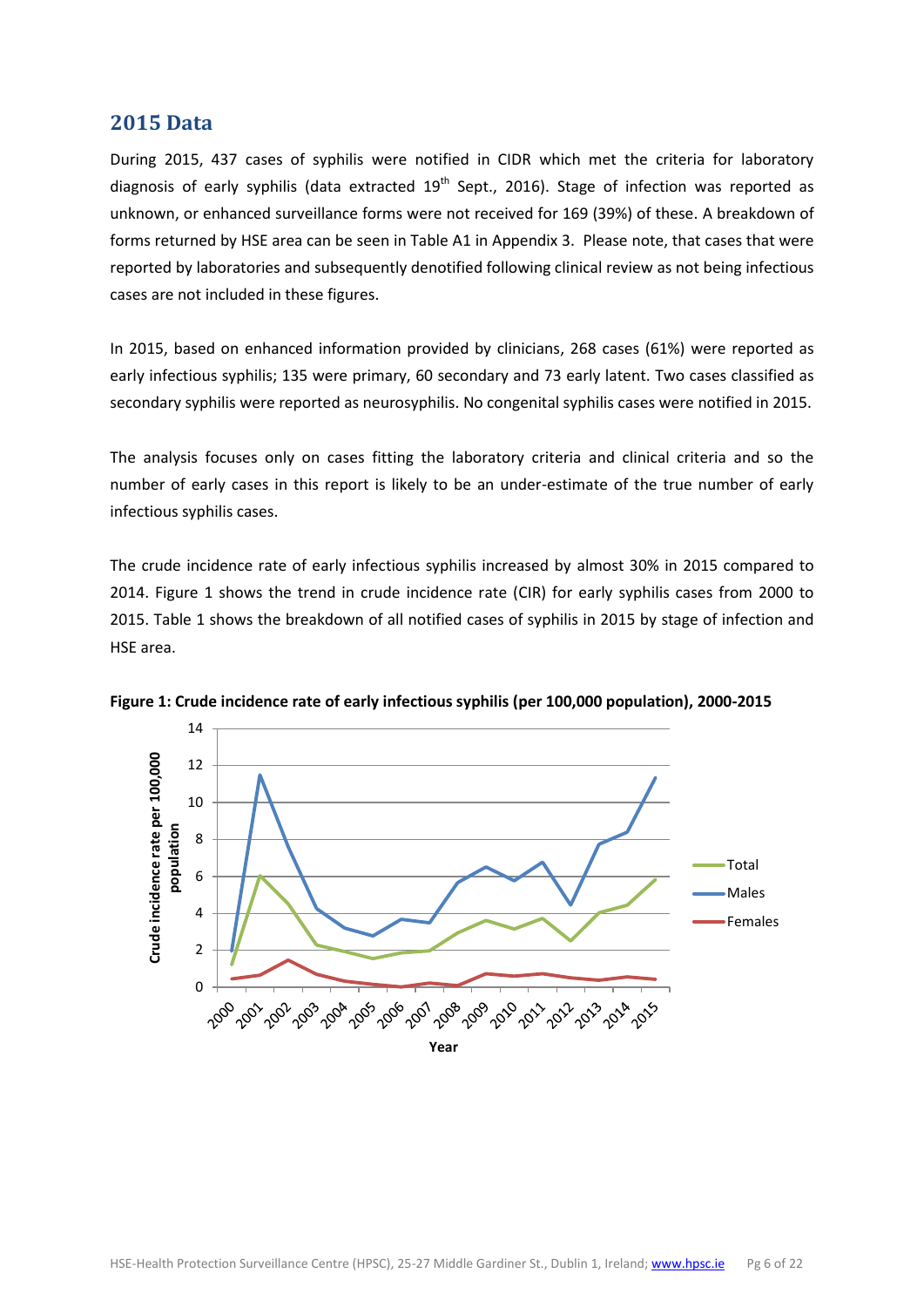| <b>Stage of infection</b>             | East | <b>Midlands</b> | Midwest | <b>Northeast</b> | <b>Northwest</b> | Southeast | South | West | Total |
|---------------------------------------|------|-----------------|---------|------------------|------------------|-----------|-------|------|-------|
| Early syphilis                        | 185  |                 | 19      | 12               |                  |           | 30    |      | 268   |
| Stage unknown or<br>form not returned | 134  | 4               |         |                  |                  |           |       | 24   | 169   |
| Total                                 | 319  |                 | 19      | 13               |                  | 13        | 35    | 29   | 437   |

**Table 1: Number of syphilis cases by HSE area and stage of infection, 2015**

# <span id="page-6-0"></span>**Early Infectious Syphilis**

As of 19<sup>th</sup> September, 2016, 268 cases of early infectious syphilis were notified in 2015, giving a crude incidence rate of 5.8 per 100,000 population (figure 1). This compares to 204 early infectious cases in 2014 (CIR: 4.5/100,000) and 185 in 2013 (CIR: 2.5/100,000). Of the 268 early infectious cases notified in 2015, 135 (50%) were classified as primary syphilis, 60 (23%) as secondary syphilis and 73 (27%) as early latent.

A summary of early infectious syphilis cases diagnosed in 2012, 2013, 2014 and 2015 is shown in Table 2.

### <span id="page-6-1"></span>**HSE area**

Cases of early infectious syphilis were reported from all HSE areas. The ASIR in HSE East (10.6/100,000) was 1.8 times the national rate confirming that this region remains a centre of transmission within Ireland. ASIR in five other HSE areas (West, Southeast, Northwest, Northeast and Midlands) were significantly lower than the national rate (figure 2).





 $\overline{\phantom{a}}$ \* See Technical Note for details of HSE areas and counties.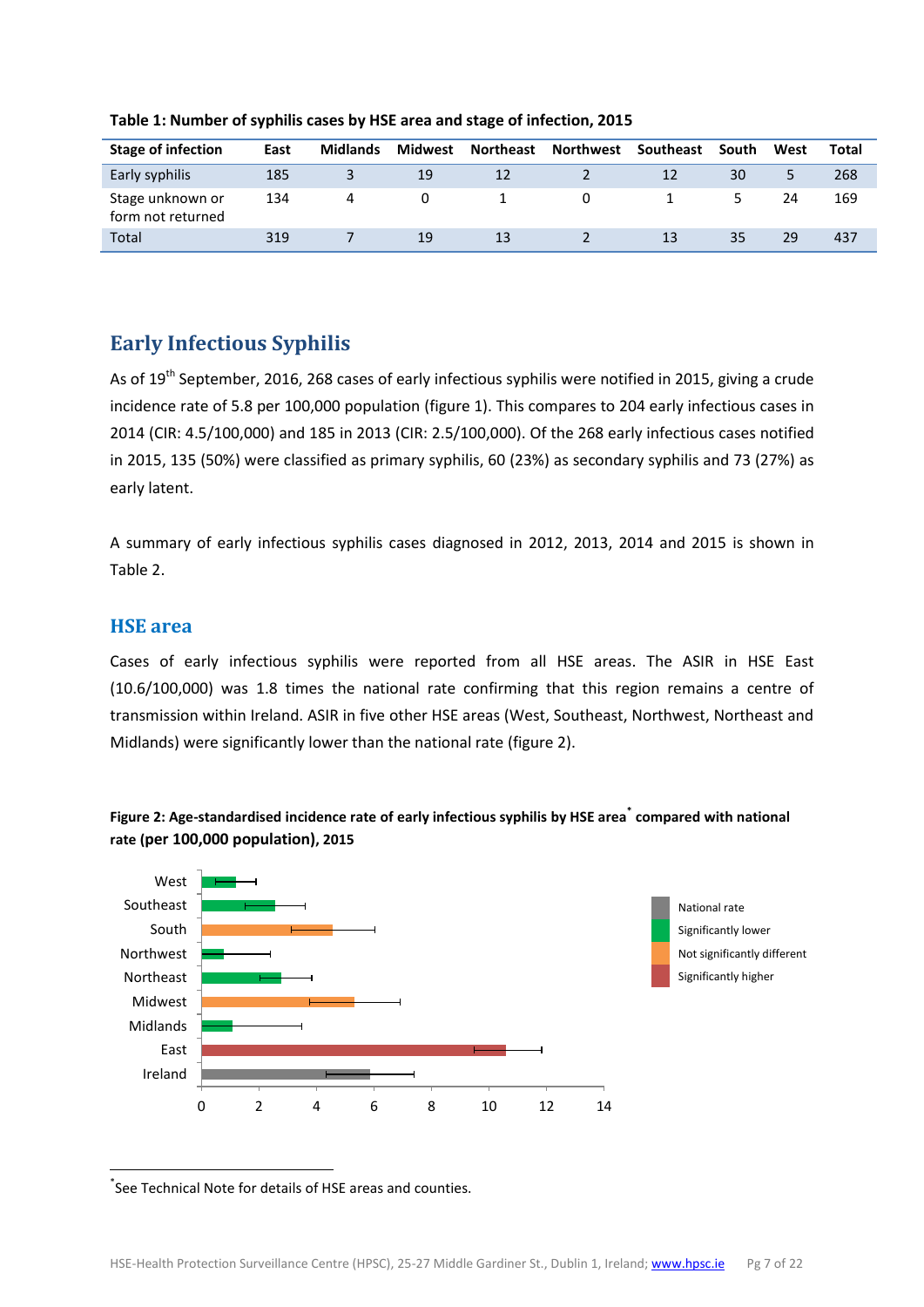|                             |                                    | 2012                     | 2013           | 2014        | 2015        |
|-----------------------------|------------------------------------|--------------------------|----------------|-------------|-------------|
|                             |                                    | n                        | n              | n           | n           |
| Total number of early cases |                                    | 115                      | 184            | 204         | 268         |
| Rate per 100,000 population |                                    | 2.5                      | $\overline{4}$ | 4.4         | 5.8         |
| Stage of                    | Primary syphilis                   | 62 (53.9%)               | 86 (46.5%)     | 122(59.8%)  | 135 (50.4%) |
| infection                   | Secondary syphilis                 | 31 (27%)                 | 53 (28.6%)     | 40 (19.6%)  | 60 (22.4%)  |
|                             | Early latent syphilis              | 22 (19.1%)               | 46 (24.9%)     | 42 (20.6%)  | 73 (27.2%)  |
| Gender                      | <b>Males</b>                       | 101 (87.8%)              | 175 (95.1%)    | 191 (93.6%) | 258 (96.3%) |
|                             | Females                            | 14                       | 9              | 13          | 10          |
|                             | Male to female ratio               | 7.2                      | 19.4           | 14.7        | 25.8        |
| Age                         | Median age (years)                 | 33                       | 33             | 32          | 33          |
|                             | Age range (years)                  | 19-68                    | 19-73          | 19-70       | 20-65       |
| Mode of<br>transmission     | Men who have sex with<br>men (MSM) | 81 (70.4%)               | 120 (65.2%)    | 140 (68.6%) | 220 (82.1%) |
|                             | Heterosexuals                      | 24 (20.9%)               | 22 (12.0%)     | 36 (17.6%)  | 33 (12.3%)  |
|                             | Unknown                            | 10 (8.7%)                | 43 (23.4%)     | 28 (13.7%)  | 15 (5.6%)   |
| Symptomatic                 | Yes                                | 47                       | 71             | 61          | 95          |
|                             | % where known                      | 44.8%                    | 71.0%          | 33.7%       | 36.7%       |
|                             | No                                 | 58                       | 29             | 119         | 164         |
|                             | % where known                      | 55.2%                    | 29.0%          | 66.3%       | 63.3%       |
| <b>Identified</b> via       | Yes                                | $\mathbf 0$              | $\overline{2}$ | 15          | 23          |
| contact tracing             | % where known                      |                          | 11.8%          | 8.8%        | 9.1%        |
|                             | <b>No</b>                          | $\mathbf 0$              | 15             | 156         | 229         |
|                             | % where known                      | $\overline{\phantom{a}}$ | 88.2%          | 91.2%       | 90.9%       |
| Reinfection                 | Yes                                | 20                       | 17             | 14          | 10          |
|                             | % where known                      | 29.40%                   | 40.50%         | 63.6%       | 40.0%       |
|                             | Infection in last 2 years          | 10                       | 10             | 11          | 5           |
|                             | No                                 | 48                       | 25             | 8           | 15          |
|                             | % where known                      | 70.60%                   | 59.5%          | 36.4%       | 60.0%       |
| Syphilis in<br>pregnancy    | Diagnosed in pregnancy             | 3                        | $\mathbf 1$    | 3           | $\mathbf 1$ |
|                             | Rate per 1,000 births              | 0.04                     | 0.01           | 0.04        | 0.02        |
| Region of birth             | Born in Ireland                    | 85 (73.9%)               | 77 (41.8%)     | 101 (49.5%) | 124 (46.3%) |
|                             | Born abroad                        | 23 (20%)                 | 62 (33.7%)     | 77 (37.7%)  | 114 (42.5%) |
|                             | Unknown                            | 7(6.1%)                  | 46 (25%)       | 26 (12.7%)  | 30 (11.2%)  |
| Country of                  | Acquired in Ireland                | 72 (62.6%)               | 92 (5.0%)      | 110 (53.9%) | 195 (72.8%) |
| infection                   | Acquired abroad                    | 15 (13%)                 | 23 (12.5%)     | 43 (21.1%)  | 38 (14.2%)  |
|                             | Unknown                            | 28 (24.4%)               | 70 (38%)       | 49 (24.0%)  | 35 (13.1%)  |
| <b>HIV status</b>           | Positive                           | 27 (23.5%)               | 54 (29.2%)     | 50 (24.5%)  | 77 (28.6%)  |
|                             | Negative                           | 74 (64.3%)               | 92 (48.6%)     | 134 (65.7%) | 165 (61.7%) |
|                             | Unknown                            | 14 (12.2%)               | 41 (22.2%)     | 20 (9.8%)   | 26 (9.6%)   |

### **Table 2: Summary of trends in early infectious syphilis, 2012-2015**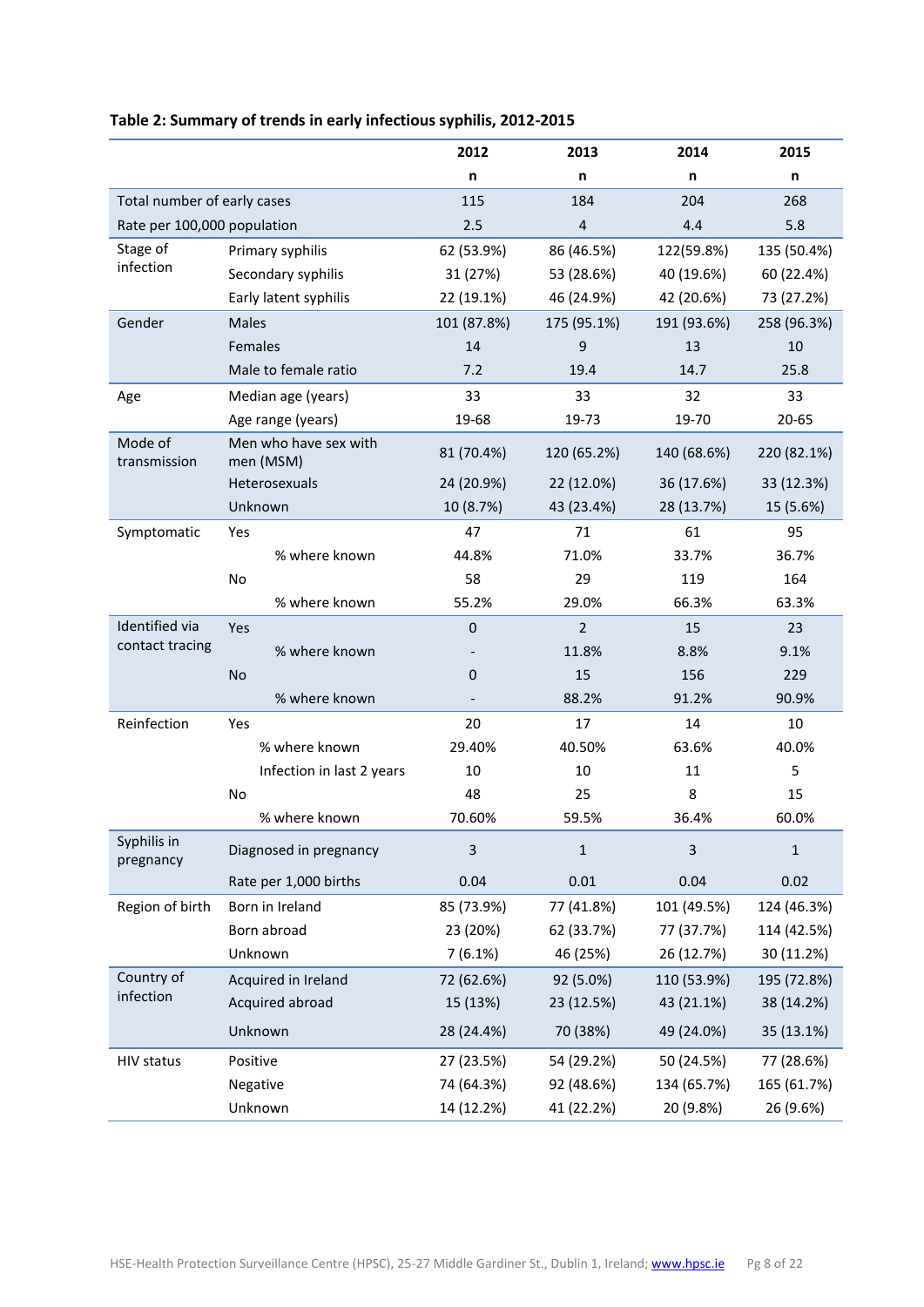Figure 3 shows the trends in age-standardised incidence rates (ASIR) of early infectious syphilis by HSE area between 2012 and 2015. Compared to 2014, the ASIR in HSE South increased four-fold in 2015 (4.6/100,000 population versus 1.1/100,000 population in 2014) but was not significantly different to the national rate. This was due to an outbreak among MSM in Cork (20 cases) which began in August 2015.

It is important to note that patient's area of residence was not provided for just over half of cases reported through CIDR. For laboratory notifications uploaded to CIDR, the location of the laboratory is used to assign area of residence where patient's details are not provided. As a result, the rates and numbers of cases by HSE area may reflect the location of STI services, including laboratories, as well as differences in reporting practices by clinics and clinicians from one area to another.



**Figure 3: Age-standardised incidence rate of early infectious syphilis by HSE area, 2012-2015**

### <span id="page-8-0"></span>**Age and gender**

There were 258 early infectious syphilis cases diagnosed in men and 10 in women, giving a male to female ratio of 26:1. The crude incidence rates in men and women were 11.4 and 0.4 per 100,000 population, respectively (figure 1).

Fifteen percent of the early infectious syphilis cases were reported in young people aged between 15 and 24 years, while the majority of cases (85%) were in people aged 25 years and older. The overall median age was 33 years (range: 20-65 years), 33 years in males (range: 20-65 years) and 27 years in females (range: 23-57 years).

The highest age specific rate in 2015 was in 25-29 year olds (16.6 per 100,000 population). The highest rate in males was in 25-29 year olds (34.0 per 100,000 population) followed by those aged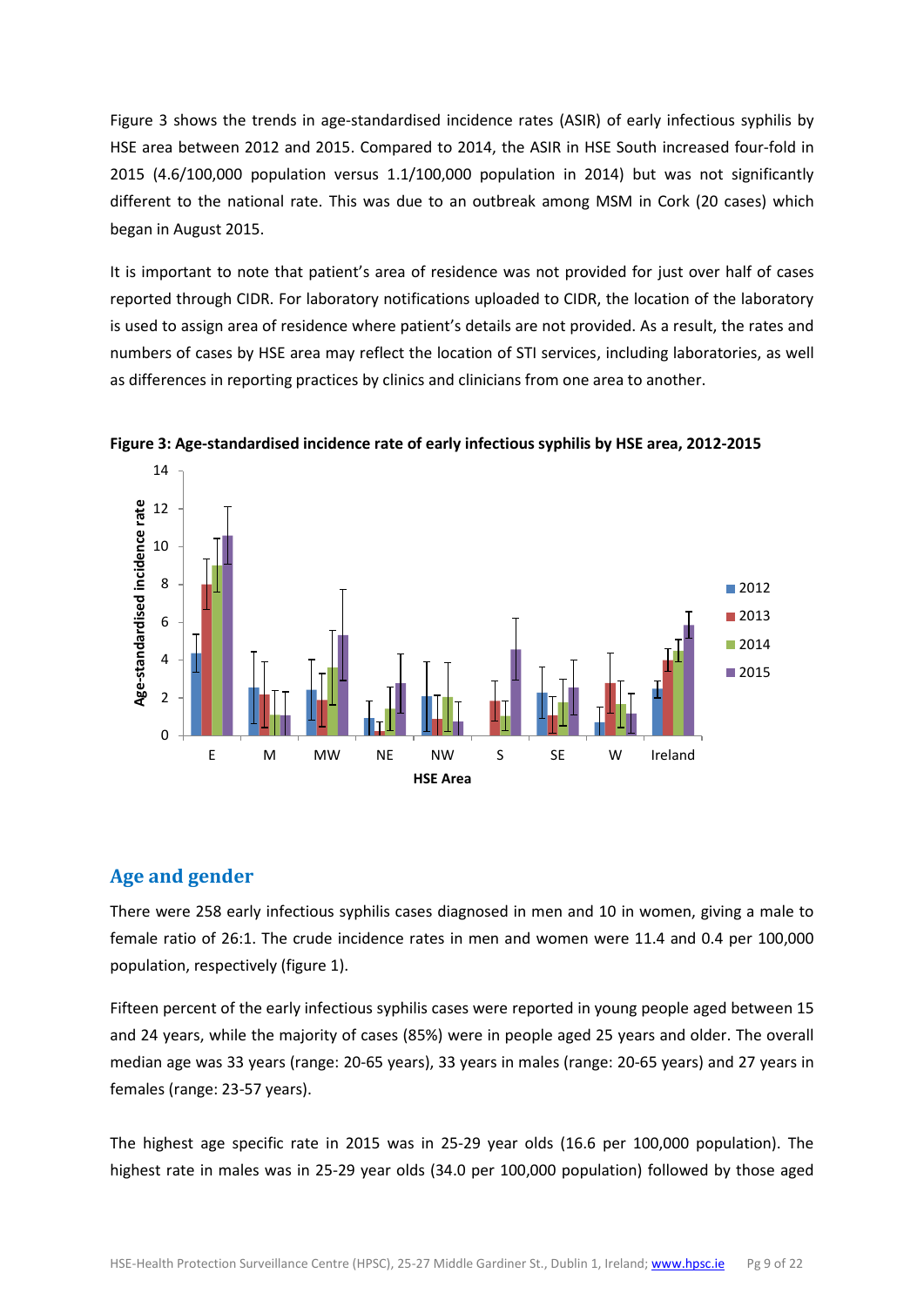30-34 years and 20-24 years (27.7/100,000 and 24.6/100,00, respectively) and in females was in 20- 24 year olds (2.7 per 100,000 population) (figure 3).



**Figure 3: Rate of early infectious syphilis (per 100,000 population) by gender and age group, 2015**

### <span id="page-9-0"></span>**Antenatal syphilis**

Of the 10 women diagnosed with early infectious syphilis in 2015, one was pregnant at time of diagnosis giving a rate of 0.02 per 1,000 births. This is a reduction from the rate in 2014 (0.04/1,000 births<sup>†</sup>). This case was identified in the second trimester through routine antenatal screening at a booking visit and was classified as primary syphilis. The outcome of the pregnancy was not available.

### <span id="page-9-1"></span>**Transmission mode**

 $\overline{\phantom{a}}$ 

Of the 268 early infectious syphilis cases in 2015, 220 (82%) were among MSM and 33 (13%) were among heterosexuals (9 female and 24 male). For 15 cases (5%), the mode of transmission was unknown. Figure 4 describes the early infectious syphilis cases by mode of transmission, gender and age group and Table 3 describes the early infectious cases by mode of transmission.

<sup>†</sup> See technical notes for details of denominator used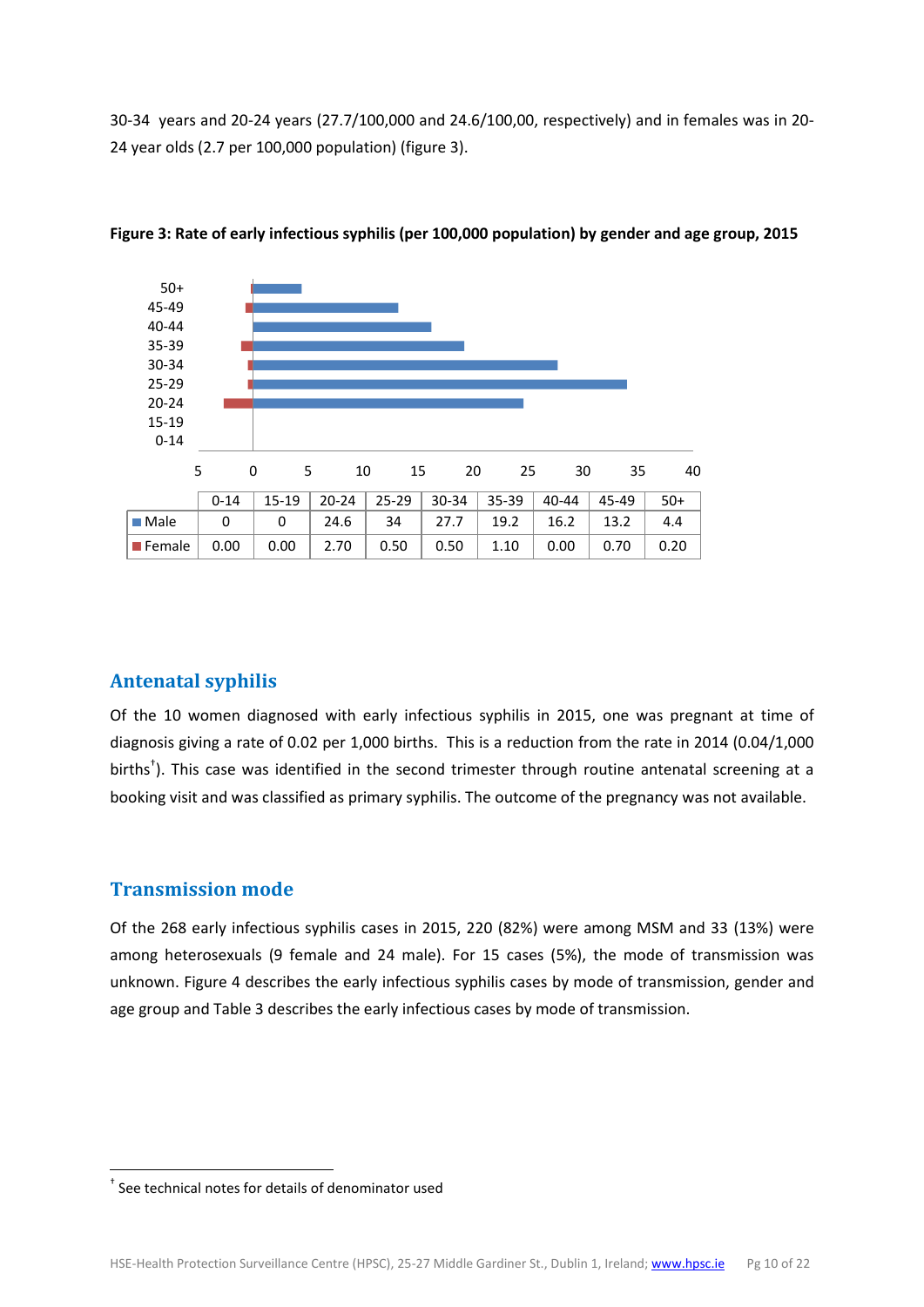#### **Figure 4: Proportion of early syphilis cases by age group, gender and transmission mode where known\*, 2015 (n=253)**



\*Excludes 15 cases where mode of transmission is unknown

# **MSM Hetero Total cases** 220 33 **Stage of infection Primary Primary** 107 (48.6%) 20 (60.6%) Secondary 55 (25.0%) 4 (12.1%) Early latent 58 (26.4%) 58 (26.4%) **Age** Median age 32 31 Age range 20 - 65 years 23 - 56 years (males) 23 - 57 years (females) **Country of birth** Born in Ireland 98 (44.5%) 19 (57.5%) Born abroad 99 (45.0%) 9 (27.3%) Unknown 23 (10.5%) 5 (15.2%) **Probable country of infection** Acquired in Ireland 163 (74.1%) 25 (75.7%) Acquired abroad 30 (13.6%) 5 (15.2%) Unknown 27 (12.3%) 3 (9.1%) **HIV status** 6 (18.2%) 6 (18.2%) 6 (18.2%) 6 (18.2%) HIV negative 133 (60.5%) 26 (78.8%) Unknown 21 (9.5%) 1 (3.0%)

#### **Table 3: Characteristics of early Infectious syphilis by mode of transmission where known\*, 2015 (n=253)**

\*Excludes 15 cases where mode of transmission is unknown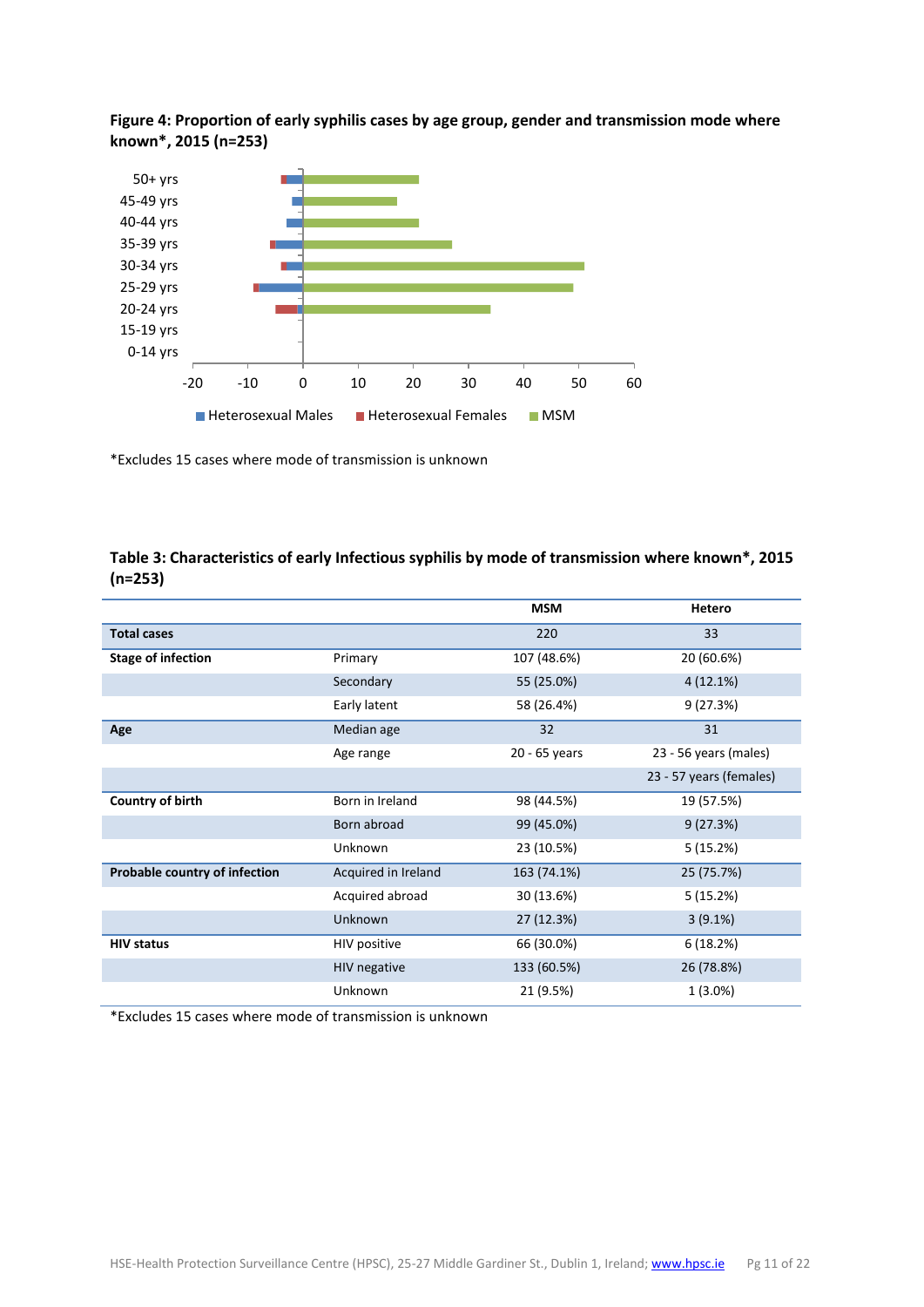### <span id="page-11-0"></span>**Country of birth/county of infection/ethnicity**

Ireland was the most frequently reported country of birth (46%) among early infectious cases (table 4). The proportion of cases from Latin America rose to 22% in 2015 , compared with 17% and 15 % in 2014 and 2013, respectively (figure 5).

| Country of birth         | <b>MSM</b> |       |               | <b>Heterosexual</b> |               | Unknown |     | <b>Total</b> |  |
|--------------------------|------------|-------|---------------|---------------------|---------------|---------|-----|--------------|--|
|                          | n.         | %     | n             | %                   | n             | %       | n   | %            |  |
| Ireland                  | 98         | 44.5  | 19            | 57.6                | 7             | 46.7    | 124 | 46.3         |  |
| Western Europe           | 22         | 10.0  | 0             | 0.0                 | 0             | 0.0     | 22  | 8.2          |  |
| Central & Eastern Europe | 7          | 3.2   | $\mathcal{P}$ | 6.1                 |               | 6.7     | 10  | 3.7          |  |
| Latin America            | 55         | 25.0  | 1             | 3.0                 | $\mathcal{P}$ | 13.3    | 58  | 21.6         |  |
| Other                    | 15         | 6.8   | 6             | 18.2                | 3.            | 20.0    | 24  | 9.0          |  |
| Unknown                  | 23         | 10.5  | 5.            | 15.2                | $\mathcal{P}$ | 13.3    | 30  | 11.2         |  |
| Total                    | 220        | 100.0 | 33            | 100.0               | 15            | 100     | 268 | 100.0        |  |

**Table 4: Early infectious syphilis cases by mode of transmission and region of birth, 2015**





Almost three-quarters of early infectious syphilis cases acquired their infection in Ireland (table 5). This is a 50% increase compared to 2014, but may be attributable in part to more complete information as the proportion of unknown decreased to 13% (from 24%; figure 6).

Fifty-nine percent of cases were of white ethnic origin; ethnicity was not recorded for 23% of cases.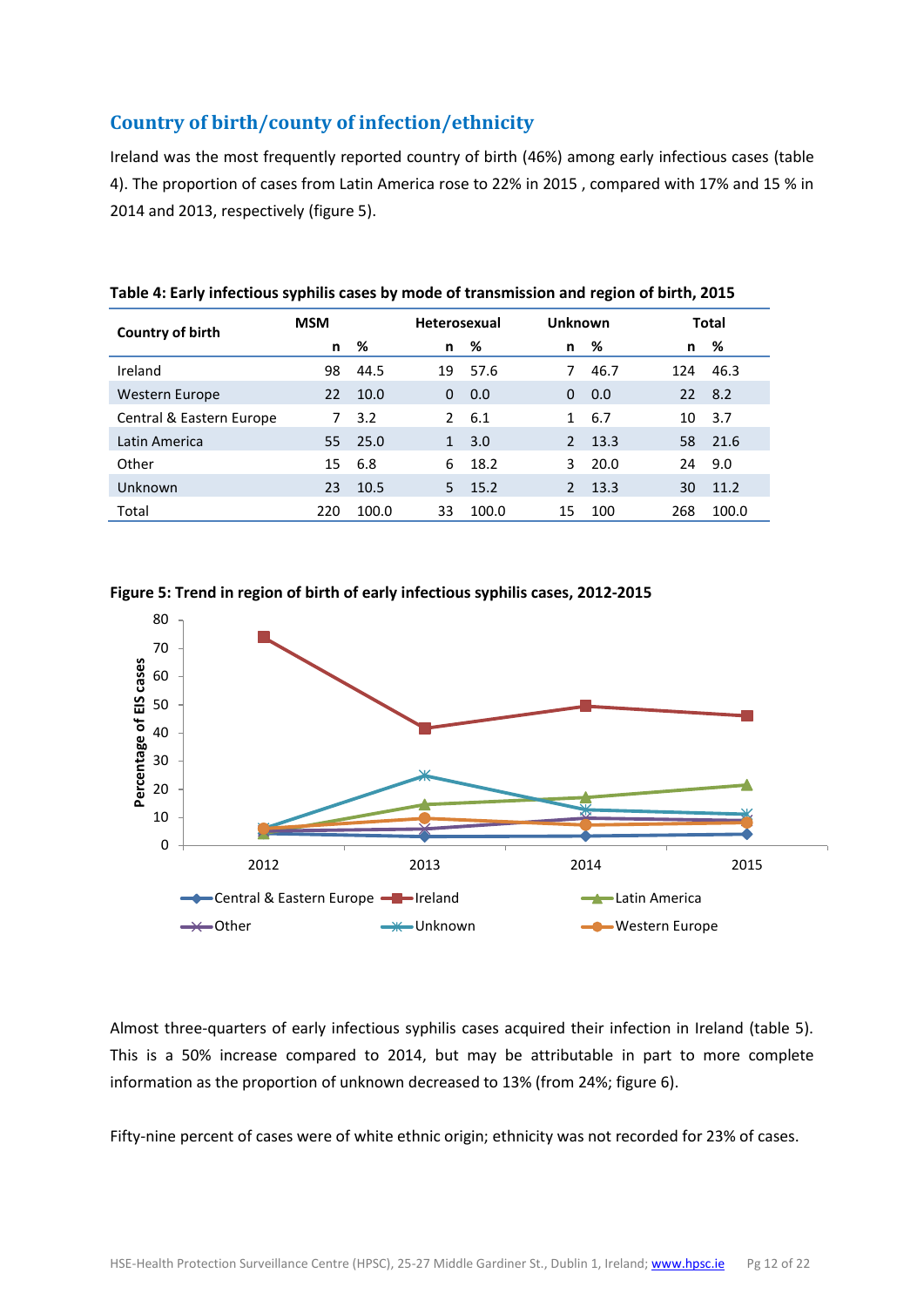| <b>Region of infection</b> |     | <b>MSM</b> |              | <b>Heterosexual</b> |          | Unknown |               | Total |  |
|----------------------------|-----|------------|--------------|---------------------|----------|---------|---------------|-------|--|
|                            | n   | %          | n            | - %                 | n        | %       | n             | %     |  |
| Ireland                    | 163 | 74.1       | 25.          | 75.8                | 7        | 46.7    | 195           | 72.8  |  |
| Western Europe             | 14  | -6.4       | 1            | 3.0                 | 3        | 20.0    | 18            | 6.7   |  |
| Central & Eastern Europe   | 1   | 0.5        | $\mathbf{1}$ | 3.0                 | 0        | 0.0     | $\mathcal{P}$ | 0.7   |  |
| Latin America              | 10  | -4.5       | 1            | 3.0                 | $\Omega$ | 0.0     | 11            | 4.1   |  |
| Other                      | 5.  | 2.3        |              | $2 \quad 6.1$       | 0        | 0.0     | 7             | 2.6   |  |
| Unknown                    | 27  | 12.3       | 3            | 9.1                 | 5.       | 33.3    | 35            | 13.1  |  |
| Total                      | 220 | 100.0      | 33           | 100.0               | 15       | 100.0   | 268           | 100.0 |  |

**Table 5: Early infectious syphilis cases by mode of transmission and region of infection, 2015**



**Figure 6: Trend in country of infection of early infectious syphilis cases, 2012-2015**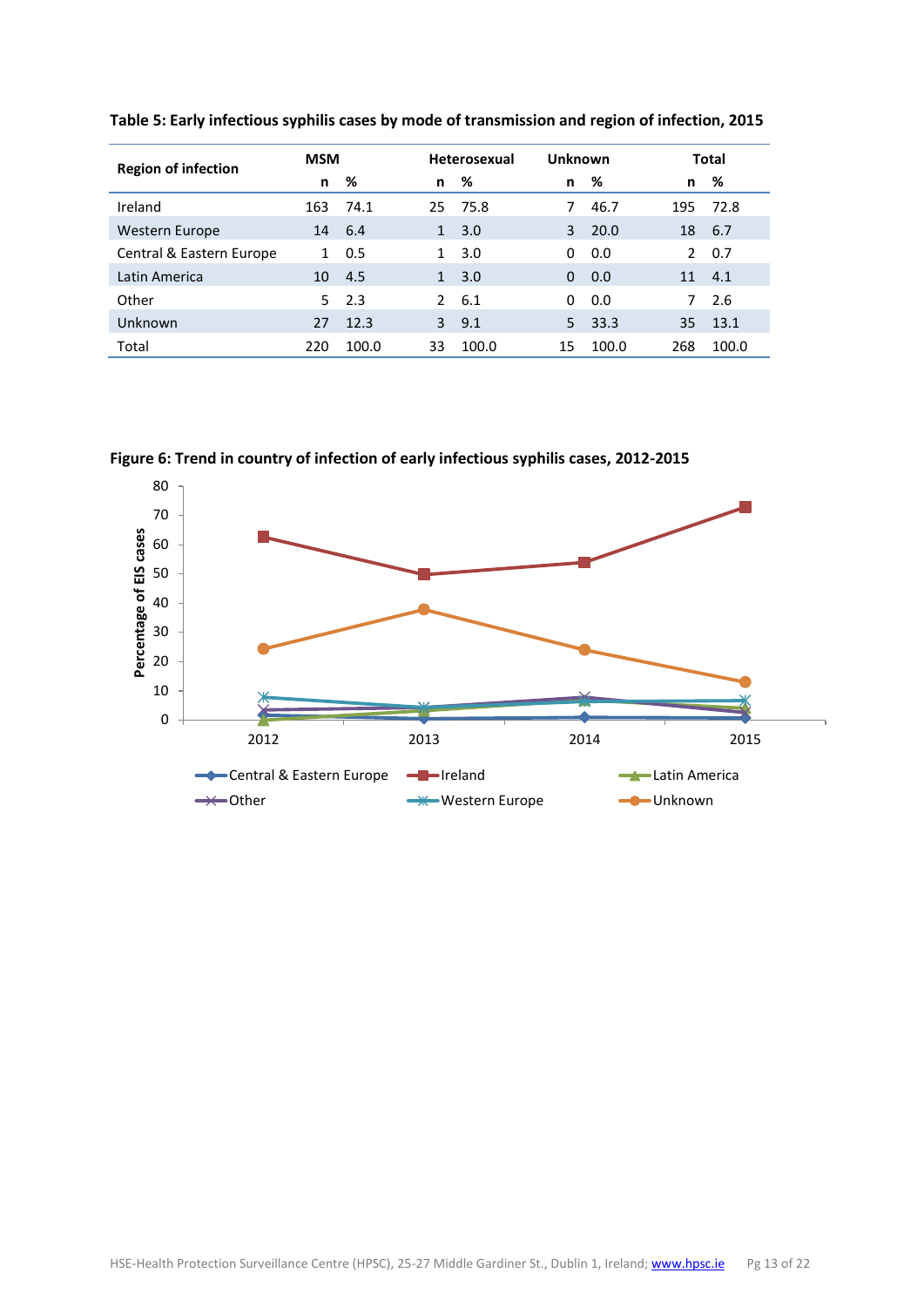### <span id="page-13-0"></span>**HIV co-infection**

Twenty nine percent (n=77) of early infectious syphilis cases diagnosed in 2015 were co-infected with HIV at the time of their diagnosis. Almost 40% of these (n=29) were newly diagnosed with HIV in 2015. This marks an increase from 2014, when 26% of cases were newly diagnosed with HIV in the same year.

The majority of HIV positive cases were in men (85%). Twenty-seven percent of cases were aged 30- 34 years and 36% were aged 29 years or younger.

Eighteen percent (n=6) of heterosexual cases were co-infected with HIV in 2015 compared with 11% in 2014 and 18% in 2013. The percentage of cases among MSM who were co-infected with HIV in 2015 increased slightly (30% compared to 29% in 2014).

| <b>HIV Status</b> |     | <b>MSM</b> |    | <b>Heterosexual</b> |                | Unknown |     | Total |  |
|-------------------|-----|------------|----|---------------------|----------------|---------|-----|-------|--|
|                   | n   | %          | n  | %                   | n              | %       | n   | %     |  |
| Positive          | 66  | 30.0       | 6  | 18.2                | 5              | 33.3    | 77  | 28.7  |  |
| <b>Negative</b>   | 133 | 60.5       | 26 | 78.8                | 6              | 40.0    | 165 | 61.6  |  |
| Unknown           | 21  | 9.5        | 1  | 3.0                 | $\overline{4}$ | 26.7    | 26  | 9.7   |  |
| Total             | 220 | 100.0      | 33 | 100.0               | 15             | 100.0   | 268 | 100.0 |  |

**Table 6: Early infectious syphilis cases by mode of transmission and HIV status, 2015**

Since 2013, there has been an increasing trend in the proportion of early infectious syphilis cases among MSM who are diagnosed with HIV in the same year (from 26% in 2013 to 39% in 2015).The proportion among heterosexuals diagnosed with HIV in the same year has decreased (figure 7).



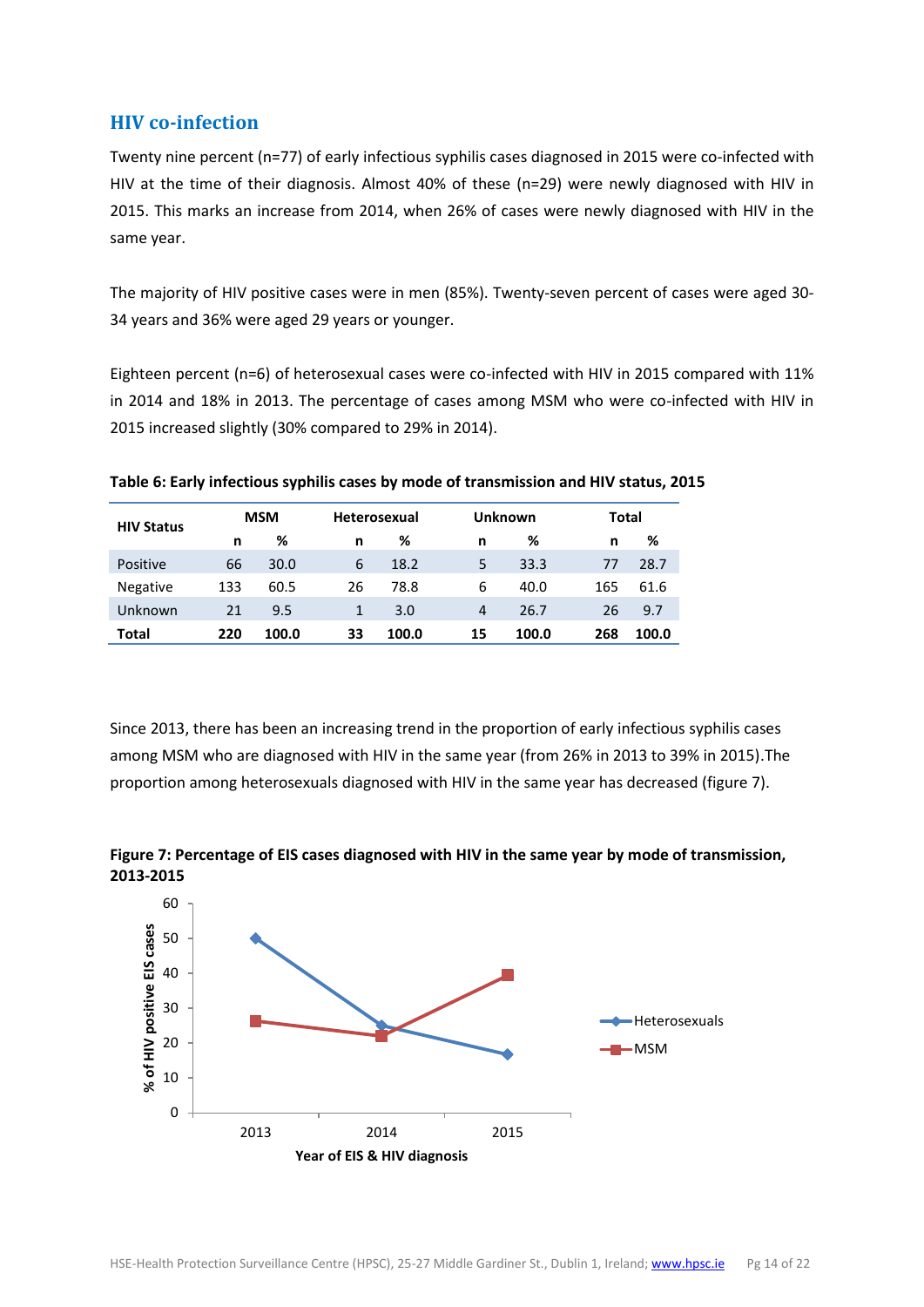### <span id="page-14-0"></span>**Other STIs diagnosed in 2015**

Since 2013, case-based data on STIs (except ano-genital warts and non-specific urethritis) have been reported via CIDR from all HSE areas. This has enabled linkages between different infections in a patient facilitating the reporting of multiple infections and providing a clearer understanding of the burden of STIs.

Among patients diagnosed with early infectious syphilis, there were also 56 cases of STIs other than HIV, one case of hepatitis B and one case of hepatitis C during 2015. The vast majority (91%) of additional STI, HIV and hepatitis diagnoses were among MSM (table 7).

Since full patient identifiers were not provided for all cases, the true figure is likely to be much higher. In addition, the large volume of notifications in HSE East and the use of more automated processes for processing notifications in CIDR which do not allow for de-duplication of cases reported more than once, may have contributed to an under-estimate of other infections in cases of syphilis in HSE East.

| <b>Disease</b>                         | Total |    | MSM (%) |
|----------------------------------------|-------|----|---------|
| Chlamydia trachomatis infection        | 23    | 20 | (87.0)  |
| Gonorrhoea                             | 33    | 32 | (97.0)  |
| Human immunodeficiency virus infection | 30    | 26 | (86.7)  |
| Lymphogranuloma venereum               | 3     | 3  | (100.0) |
| Hepatitis B (acute and chronic)        | 1     |    | (100.0) |
| Hepatitis C                            | 1     |    | (100.0) |
| Herpes simplex (genital)               | 1     |    | (100.0) |
| Total                                  | 92    | 84 | (91.3)  |

**Table 7: Overall number\* of early infectious syphilis cases, and cases among MSM, who were diagnosed with another STI, hepatitis B/C or HIV during 2015**

\*patients may be counted more than once in this table

### <span id="page-14-1"></span>**Service where syphilis was first identified**

Almost three quarters of cases were identified at a dedicated STI clinic and 20% were identified in general practice. Table 8 describes the service at which cases were first identified by mode of transmission. Seventy-six percent of MSM were first identified at a dedicated STI service compared to 59% of heterosexuals, while 27% of heterosexuals were identified in general practice compared to 19% among MSM.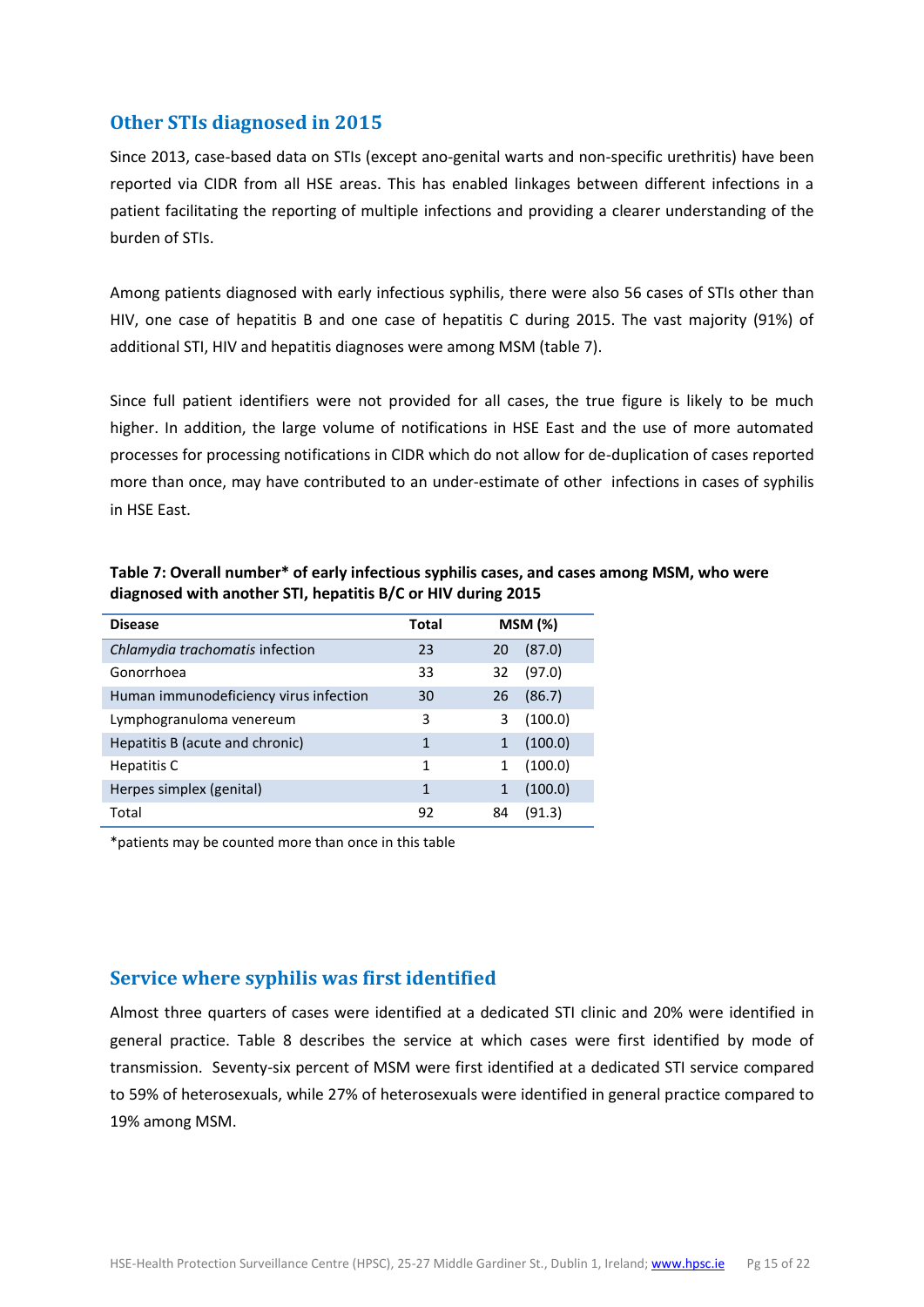| Service where syphilis    |     | <b>MSM</b> |               | <b>Heterosexual</b> |    | <b>Unknown</b> |     | Total |  |
|---------------------------|-----|------------|---------------|---------------------|----|----------------|-----|-------|--|
| first identified          | n   | %          | n             | ℅                   | n  | %              | n   | %     |  |
| Antenatal                 | 0   | 0.0        | 0             | 0.0                 | 0  | 0.0            | 0   | 0.0   |  |
| Dedicated STI clinic      | 168 | 76.4       | 20            | 60.6                | 8  | 53.3           | 196 | 73.1  |  |
| <b>General Practice</b>   | 40  | 18.2       | 9             | 27.3                | 6  | 40.0           | 55  | 20.5  |  |
| Infectious disease clinic | 5.  | 2.3        | $\mathcal{P}$ | 6.1                 | 0  | 0.0            | 7   | 2.6   |  |
| Other                     |     | 3.2        | $\mathcal{P}$ | 6.1                 |    | 6.7            | 10  | 3.7   |  |
| <b>Total</b>              | 220 | 100.0      | 33            | 100.0               | 15 | 100.0          | 268 | 100.0 |  |

**Table 8: Early infectious syphilis cases by mode of transmission and service where syphilis first identified, 2015**

### <span id="page-15-0"></span>**Discussion**

2015 was the second year for which only cases of early infectious syphilis were notifiable. The aim of reporting early infectious syphilis was to improve completeness of information and data quality. The proportion of cases for which enhanced surveillance forms were received decreased compared to 2014 (61% vs 73% in 2014 and 60% in 2013). The true number of early infectious syphilis cases may be higher than reported here, as only cases with both laboratory and clinical data indicating early infectious syphilis, were included in the analysis.

In 2015, the crude incidence rate of early syphilis increased to 5.8 per 100,000, the highest rate since the syphilis outbreak among MSM in Dublin in 2001 (6.1/100,000). The increase in early syphilis in 2014 was concentrated among men (96% of cases). The rate among men increased to 11.8 per 100,000 compared to 7.7/100,000 and 8.4/100,000 in 2013 and 2014, respectively. The rate among women decreased slightly in 2015, with a rate of 0.4 per 100,000 compared to 0.6/100,000 and 0.4/100,000 in 2013 and 2014, respectively.

The increase in 2015 was exclusively among MSM. Cases among MSM increased by 57% compared to 2014 (220 versus 140) and by 133% compared to 2012. Cases among heterosexuals decreased in 2015 by 8% (33 versus 36 in 2014) and cases with unknown mode of transmission decreased from 28 in 2014 to 15 cases in 2015. The ASIR in HSE East ((10.6/100,000 population) remains significantly higher than the national rate ( 5.8/100,000 population) with more than 80% of cases in HSE East occurring among MSM, confirming that this area remains a centre of transmission within Ireland. The latest data from Public Health England show cases of early infectious syphilis continued to rise among MSM in 2015, with an increase of 19% compared to 2014. This is consistent with the trend since 2012, with syphilis among MSM increasing 95% over that time period (from 2,147 in 2012 to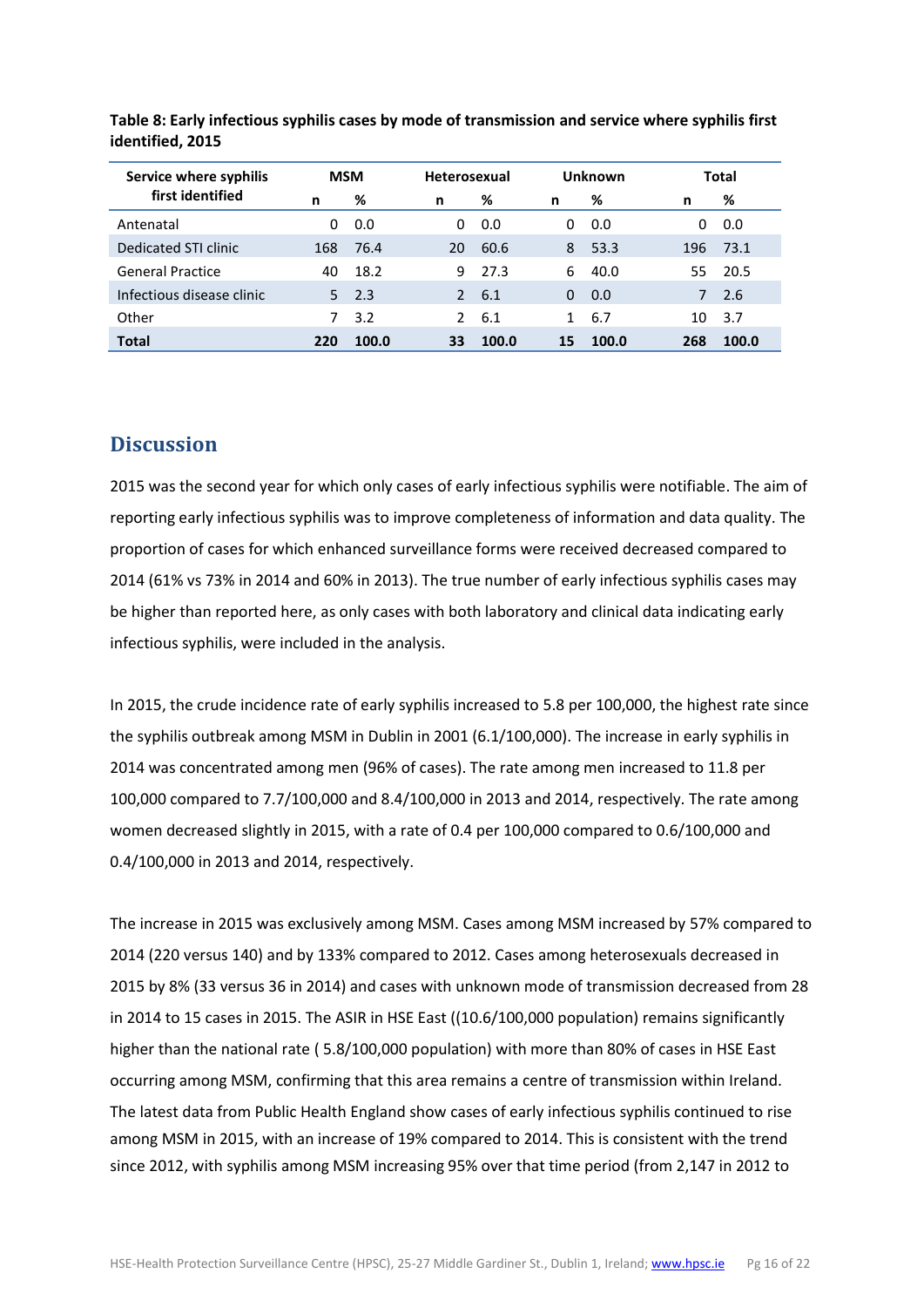4,192 in 2015)<sup>1</sup>. London bears the greatest burden of early infectious syphilis with 56% of all cases in England diagnosed in London residents. The rate in London (32.9/100,000 population) is three times higher than the rate for England overall (9.3/100,000 population)<sup>2</sup>.

The proportion of early infectious syphilis cases co-infected with HIV in 2015 increased to 29%, the same proportion as 2013 but an increase on 2014 when 25% were co-infected with HIV. The proportion of HIV co-infection continues to be higher among MSM (30%) compared to heterosexuals (18%). Of those co-infected with HIV, the number diagnosed with HIV in the same year as their syphilis diagnosis rose to 39% in 2015 (compared to 26% in 2014 and 31% in 2013). The proportion of cases co-infected with HIV remains a concern as co-infection increases the risk of acquiring and transmitting  $HIV<sup>3</sup>$ .

Preliminary analysis of 2015 data pointed to a significant increase in early infectious syphilis and other sexually transmitted infections among MSM<sup>4</sup>. This analysis also pointed to a change in the demographics of cases, with an increasing proportion of cases among Latin American MSM living in Ireland (up from 6% in 2012 to 25% in 2015). A growing number of MSM acquired their infection in Ireland in 2015 (74%) compared to previous years (59% in 2014). Similar increased trends in HIV and other STIs were also a cause for concern. Therefore, in response, a national multidisciplinary multisectoral group was established. The response involves three main strands of work covering epidemiology, interventions, and communications<sup>4</sup>.

Ongoing analysis of trends in 2016 is being undertaken by the epidemiological subgroup. Timely provision of accurate surveillance data is key to monitoring increases, and the effectiveness of implemented interventions. However, the staging of syphilis cases, Public Health follow-up and deactivation (of cases not meeting the case definition) in the CIDR system is time consuming for both STI clinics and Public Health Departments, with a time lag of up to 6 months following initial notification.

During 2015, a review of cases notified to HSE East in quarter 1 2014 under the new case definition was conducted, as a higher proportion of cases were being deactivated following clinical review than had been anticipated (47%). The review found it was possible to refine the laboratory criteria for notifying new cases of syphilis, which would lead to fewer cases being reported, and of these, the likelihood of them being deactivated subsequently would be much lower.

As a consequence the case definition for early infectious syphilis was further refined in July 2016<sup>5</sup>. Simplifying the surveillance provides more timely information which is essential to inform the response to the current increase in syphilis amongst MSM.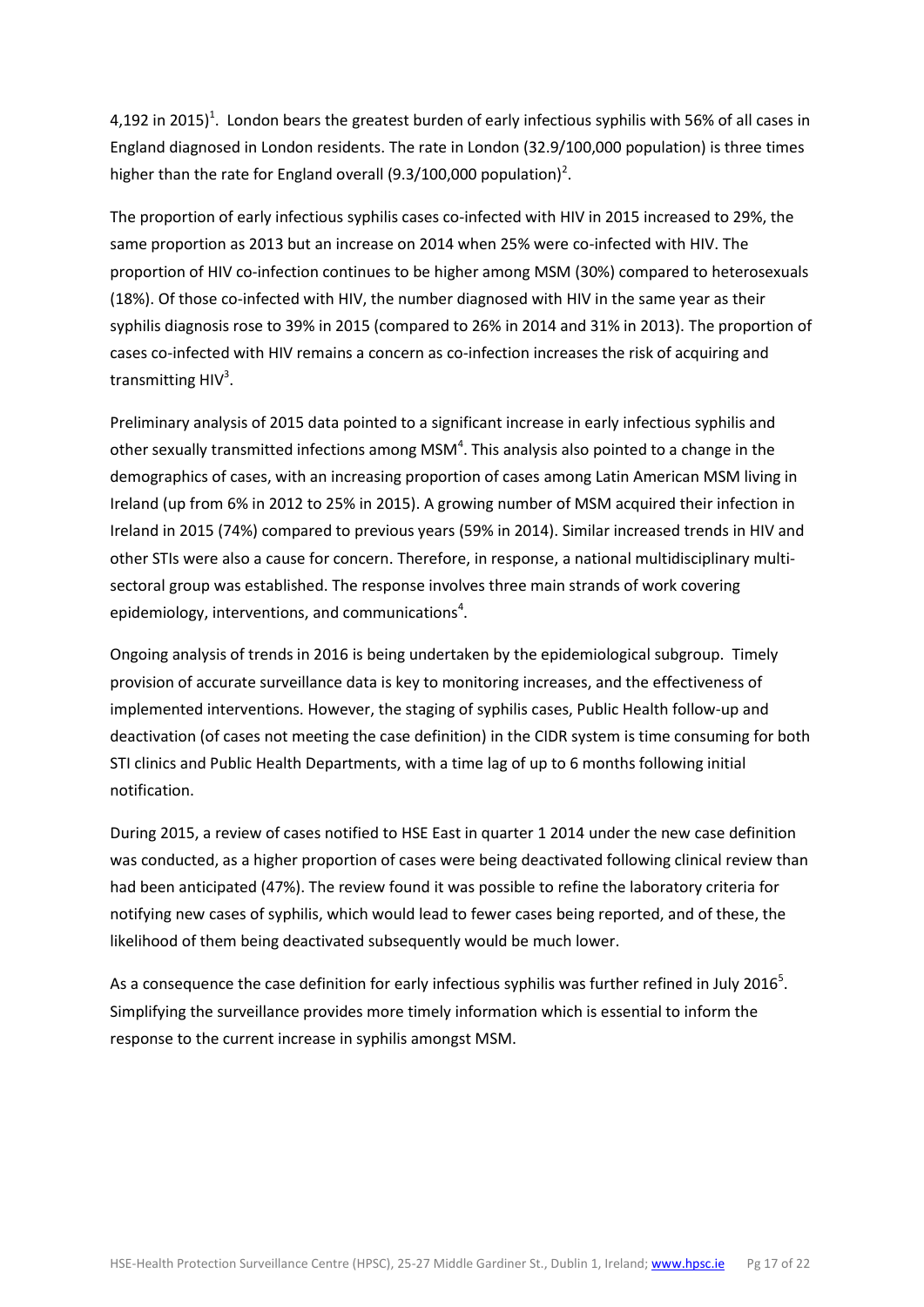| Feidhmeannacht na Seirbhíse Sláinte<br>Health Service Executive           | Acute Infectious Syphilis Enhanced Form v10.0 (Jan. 2014)                | <b>CONFIDENTIAL</b>                        | hpsc<br>CIDR Event ID:                                                                                                                                                                                                                        |
|---------------------------------------------------------------------------|--------------------------------------------------------------------------|--------------------------------------------|-----------------------------------------------------------------------------------------------------------------------------------------------------------------------------------------------------------------------------------------------|
|                                                                           | <b>Section A: Patient Identifiers</b>                                    |                                            |                                                                                                                                                                                                                                               |
| <b>Patient Firstname</b>                                                  |                                                                          | <b>Patient surname</b>                     |                                                                                                                                                                                                                                               |
| <b>Patient Clinic ID</b>                                                  |                                                                          | <b>Clinic/Practice Name/Service</b>        |                                                                                                                                                                                                                                               |
| Lab specimen ID                                                           |                                                                          | Laboratory name:                           |                                                                                                                                                                                                                                               |
| Sex                                                                       | U<br>м                                                                   | Date of birth                              |                                                                                                                                                                                                                                               |
|                                                                           | Section B: Stage of infection - please choose one                        |                                            |                                                                                                                                                                                                                                               |
| Primary Syphilis<br>Secondary Syphilis<br>Early latent syphilis (<1 year) |                                                                          |                                            | If this is a case of early syphilis, please complete sections C, D and E and<br>return to your local Department of Public Health. See definitions on page 2.<br>If this is a case of late syphilis, please complete section E only and return |
| Late Syphilis                                                             |                                                                          | to your local Department of Public Health. |                                                                                                                                                                                                                                               |
|                                                                           | Section C: Patient Information (for completion for early syphilis cases) |                                            |                                                                                                                                                                                                                                               |
| County of residence (plus postcode)                                       |                                                                          | <b>HSE Area of residence</b>               |                                                                                                                                                                                                                                               |
| Country of birth:                                                         |                                                                          |                                            |                                                                                                                                                                                                                                               |
|                                                                           | Black other<br>White Irish Traveller<br>White other                      | Asian other                                | Other / Mixed ethnicity<br>If other, please specify                                                                                                                                                                                           |
|                                                                           | Section D: Clinical Details (for completion for early syphilis cases)    |                                            |                                                                                                                                                                                                                                               |
| <b>Country of infection:</b>                                              |                                                                          | Probable place/city of acquisition:        |                                                                                                                                                                                                                                               |
| <b>Mode of Transmission</b>                                               | MSM (homo/bisexual male)<br>Heterosexual                                 | Other                                      | Unknown                                                                                                                                                                                                                                       |
| Date of diagnosis                                                         |                                                                          |                                            |                                                                                                                                                                                                                                               |
| <b>HIV status</b>                                                         | Negative<br>Positive                                                     | Unknown                                    | If HIV positive, year of diagnosis:                                                                                                                                                                                                           |
| Is the patient symptomatic?                                               | Yes                                                                      | No<br>Unk<br>If yes, date of onset:        |                                                                                                                                                                                                                                               |
| Is the patient pregnant?                                                  |                                                                          |                                            | If yes, period of gestation:<br>140                                                                                                                                                                                                           |
|                                                                           | Was the patient identified via contact tracing?                          |                                            |                                                                                                                                                                                                                                               |
|                                                                           | Is the patient a commercial sex worker (CSW)                             |                                            |                                                                                                                                                                                                                                               |
| Did the patient have contact with a CSW                                   |                                                                          |                                            |                                                                                                                                                                                                                                               |
|                                                                           | Section E: Form completed by                                             |                                            |                                                                                                                                                                                                                                               |
| Completed by:                                                             |                                                                          |                                            | Date:                                                                                                                                                                                                                                         |
|                                                                           | Doctor<br>Nurse                                                          | Public health<br>Health advisor            |                                                                                                                                                                                                                                               |
| Position:                                                                 |                                                                          |                                            |                                                                                                                                                                                                                                               |
| <b>Comments</b>                                                           |                                                                          |                                            |                                                                                                                                                                                                                                               |

# <span id="page-17-0"></span>**Appendix 1: Syphilis enhanced surveillance form**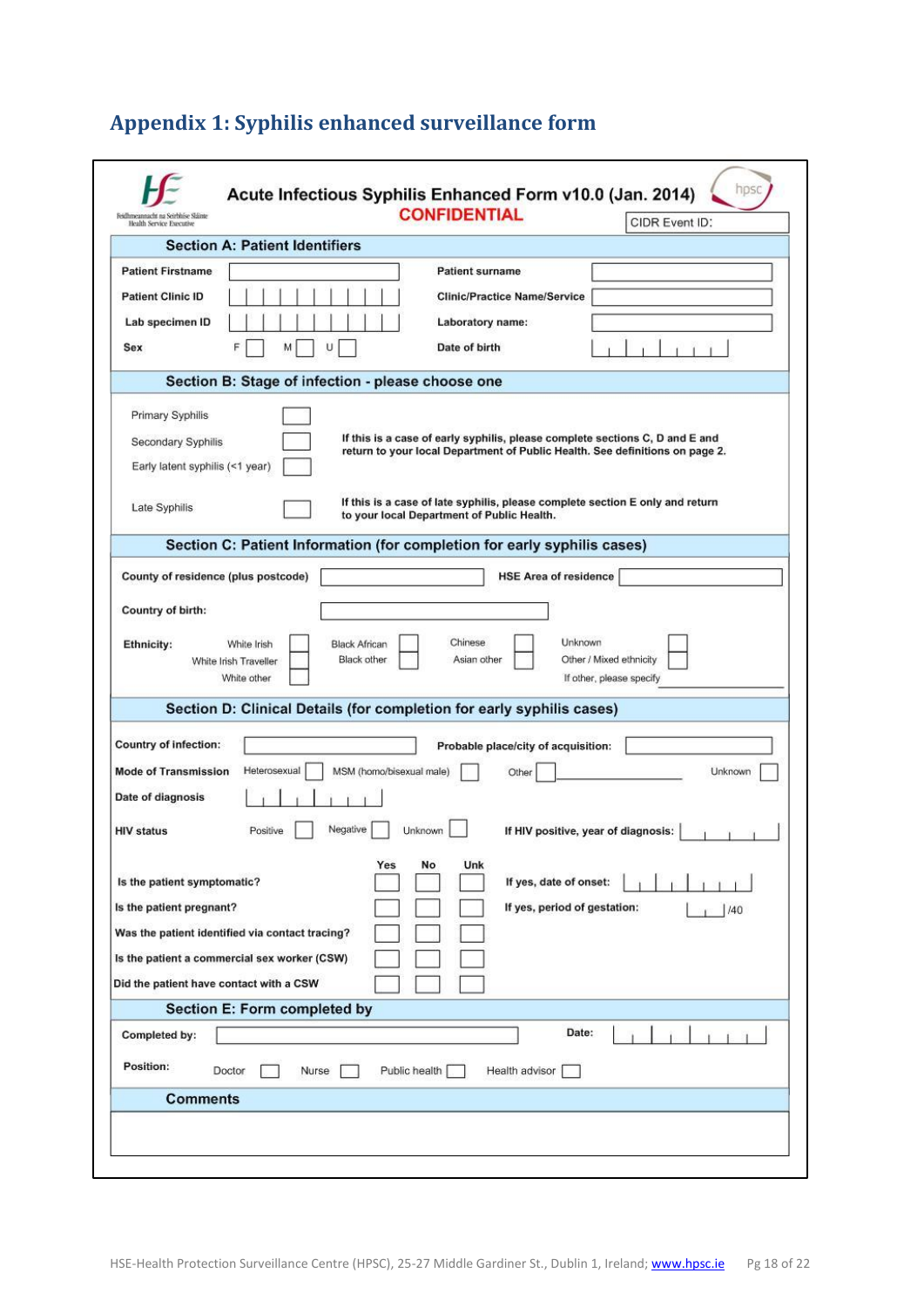

### Acute Infectious Syphilis Enhanced Form v10.0 (Jan. 2014)

**CONFIDENTIAL** Page 2 of 2



#### **Definitions**

#### **Primary Syphilis:**

Any person with one or several (usually painless) chancres in the genital, perineal, anal area, or mouth, or pharyngeal mucosa, or elsewhere.

#### **Secondary Syphilis:**

Any person with at least one of the following:

- Diffuse maculo-papular rash often involving palms and soles
- Generalised lymphadenopathy

- Condyloma lata

- Enanthema
- Alopecia diffusa
- Ocular manifestations of early syphilis
- Neurological manifestations of early syphilis

#### Early latent syphilis (<1 year):

Positive syphilis serology, no symptoms or signs of early syphilis and a negative reference syphilis screening test within previous 12 months.

Please return this completed form to your local Department of Public Health. See www.hpsc.ie/hpsc/NotifiableDiseases/NotifyingInfectiousDiseases/ for names and contact details

A separate form is available from www.hpsc.ie for congenital cases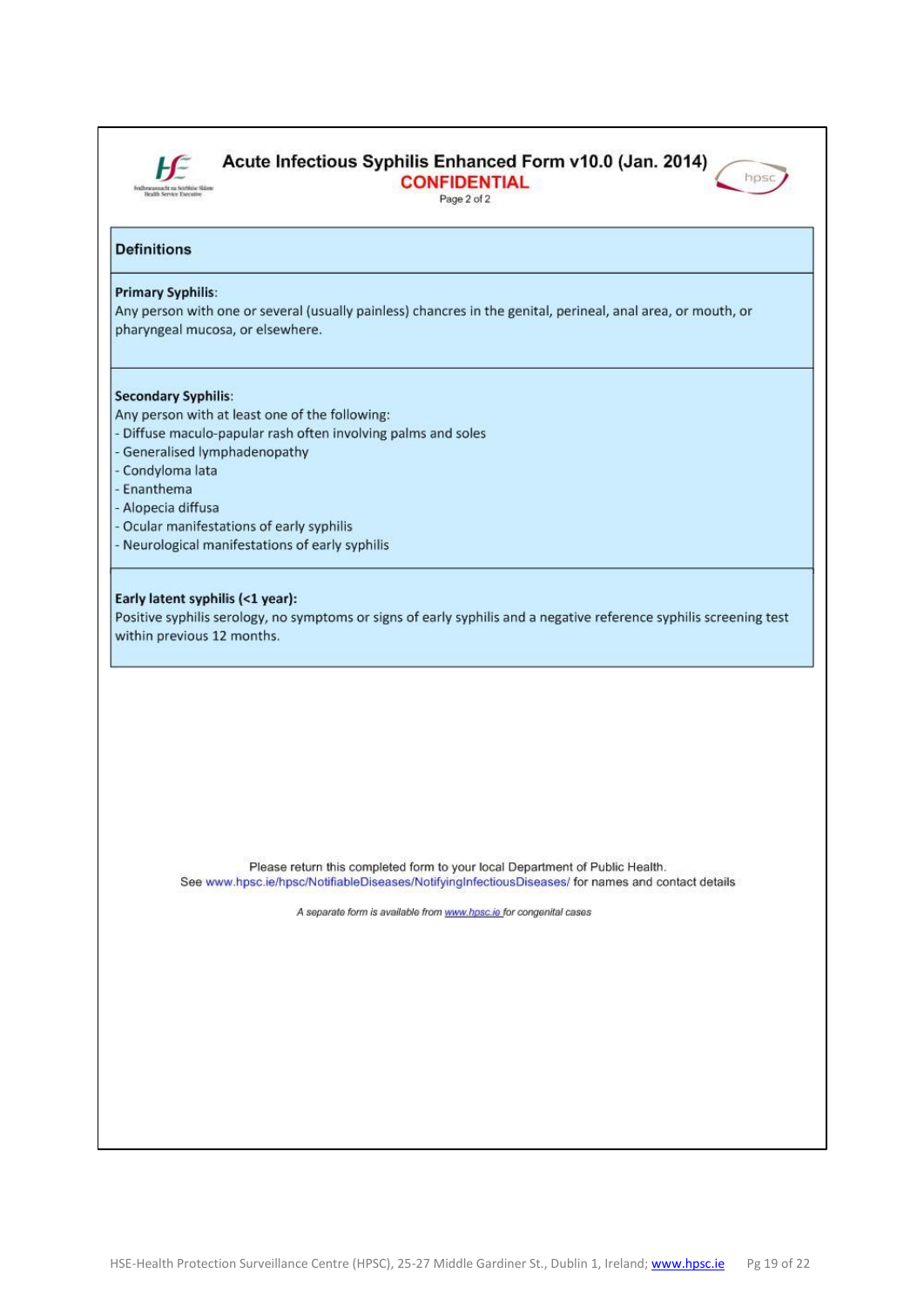# <span id="page-19-0"></span>**Appendix 2: Syphilis case definition, 2014**

#### **Syphilis**

(*Treponema pallidum*)

#### **Clinical criteria**

A case may be asymptomatic or present with:

#### *A. Primary syphilis*

Any person with one or several (usually painless) chancres in the genital, perineal, anal area, or mouth, or pharyngeal mucosa, or elsewhere

#### *B. Secondary syphilis*

Any person with at least one of the following:

- Diffuse maculo-papular rash often involving palms and soles
- Generalised lymphadenopathy
- Condyloma lata
- Enanthema
- Alopecia diffusa
- Ocular manifestations of early syphilis
- Neurological manifestations of early syphilis

*C. Early latent syphilis (<1 year)*

Positive syphilis serology, no symptoms or signs of early syphilis and a negative reference syphilis screening test within previous 12 months.

#### **Laboratory criteria**

At least one of the following laboratory tests:

- Demonstration of Treponema pallidum in appropriate lesions, exudates or tissues by dark-ground microscopic examination
- Demonstration of Treponema pallidum in appropriate lesions, exudates or tissues by PCR
- Detection of Treponema pallidum antibodies (total antibodies e.g. TPHA, TPPA , CIA, or EIA) and additionally detection of Tp-IgM antibodies (e.g. IgM ELISA or immunoblot or 19S-IgM-FTA-abs) or cardiolipin non-Tp IgM (e.g. RPR, VDRL)

#### **Epidemiological criteria:**

NA

#### **Case classification:**

*Possible:* NA

*Probable:*

NA

*Confirmed:* Any person meeting the clinical criteria for early syphilis, who also meets the laboratory criteria for case confirmation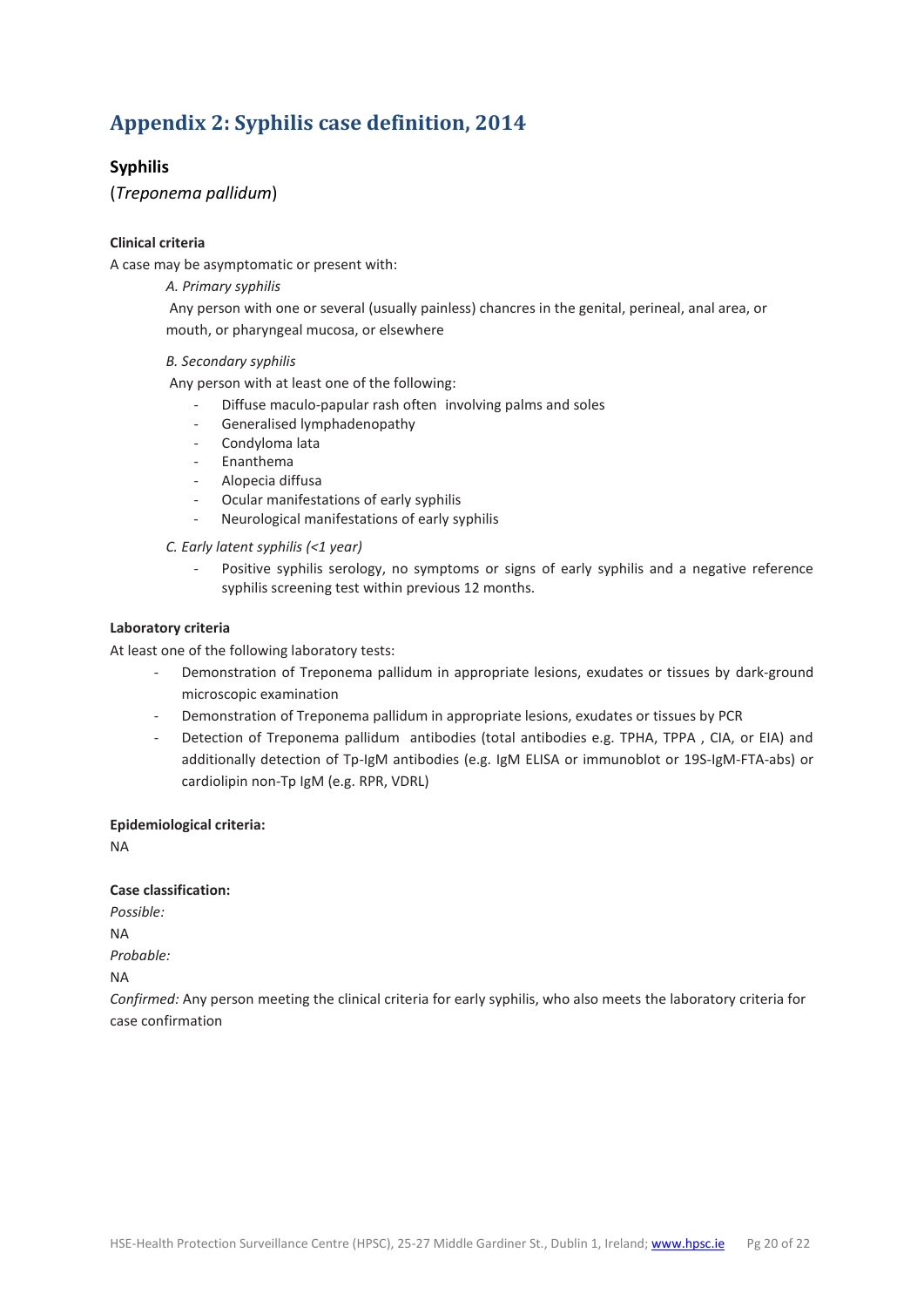### <span id="page-20-0"></span>**Appendix 3: 2015 tables**

| <b>HSE</b> area | <b>Total cases</b> | <b>Forms returned</b> |       |
|-----------------|--------------------|-----------------------|-------|
|                 |                    | n                     | %     |
| East            | 319                | 185                   | 58.0  |
| Midlands        | 7                  | 3                     | 42.9  |
| Midwest         | 18                 | 18                    | 100.0 |
| Northeast       | 13                 | 12                    | 92.3  |
| Northwest       | 2                  | 2                     | 100.0 |
| Southeast       | 13                 | 12                    | 92.3  |
| Southeast       | 35                 | 30                    | 85.7  |
| West            | 29                 | 5                     | 17.2  |
| Total           | 438                | 268                   | 61.4  |

#### **Table A1: Return of enhanced forms by HSE area, 2015**

#### **Table A2: Early infectious syphilis cases by age group and gender, 2015**

| Age group |     | <b>Male</b> |    | <b>Female</b> | <b>Total</b> |       |
|-----------|-----|-------------|----|---------------|--------------|-------|
| (years)   | n   | %           | n  | %             | n            | %     |
| $0 - 14$  | 0   | 0           | 0  | 0             | 0            | 0     |
| 15-19     | 0   | 0           | 0  | 0             | 0            | 0     |
| 20-24     | 36  | 14          | 4  | 40.0          | 40           | 14.9  |
| 25-29     | 59  | 22.9        | 1  | 10.0          | 60           | 22.4  |
| 30-34     | 54  | 20.9        | 1  | 10.0          | 55           | 20.5  |
| 35-39     | 35  | 13.6        | 2  | 20.0          | 37           | 13.8  |
| 40-44     | 27  | 10.5        | 0  | 0.0           | 27           | 10.1  |
| 45-49     | 20  | 7.8         | 1  | 10.0          | 21           | 7.8   |
| $50+$     | 27  | 10.5        | 1  | 10.0          | 28           | 10.4  |
| Unknown   | 0   | 0           | 0  | 0.0           | 0            | 0.0   |
| Total     | 258 | 100         | 10 | 100.0         | 268          | 100.0 |

#### **Table A3: Early infectious syphilis cases by mode of transmission and age group, 2015**

| Age group |     | <b>MSM</b> |    | <b>Hetero</b> |                | <b>Unknown</b> | <b>Total</b> |
|-----------|-----|------------|----|---------------|----------------|----------------|--------------|
| (years)   | n   | %          | n  | %             | n              | %              | n            |
| $0 - 14$  | 0   | 0.0        | 0  | 0.0           | 0              | 0.0            | 0            |
| 15-19     | 0   | 0.0        | 0  | 0.0           | 0              | 0.0            | 0            |
| $20 - 24$ | 34  | 15.5       | 5  | 15.2          | 1              | 6.7            | 40           |
| 25-29     | 49  | 22.3       | 9  | 27.3          | 2              | 13.3           | 60           |
| 30-34     | 51  | 23.2       | 4  | 12.1          | 0              | 0.0            | 55           |
| 35-39     | 27  | 12.3       | 6  | 18.2          | 4              | 26.7           | 37           |
| 40-44     | 21  | 9.5        | 3  | 9.1           | 3              | 20.0           | 27           |
| 45-49     | 17  | 7.7        | 2  | 6.1           | $\overline{2}$ | 13.3           | 21           |
| $50+$     | 21  | 9.5        | 4  | 12.1          | 3              | 20.0           | 28           |
| Unknown   | 0   | 0.0        | 0  | 0.0           | 0              | 0.0            | 0            |
| Total     | 220 | 100.0      | 33 | 100.0         | 15             | 100.0          | 268          |